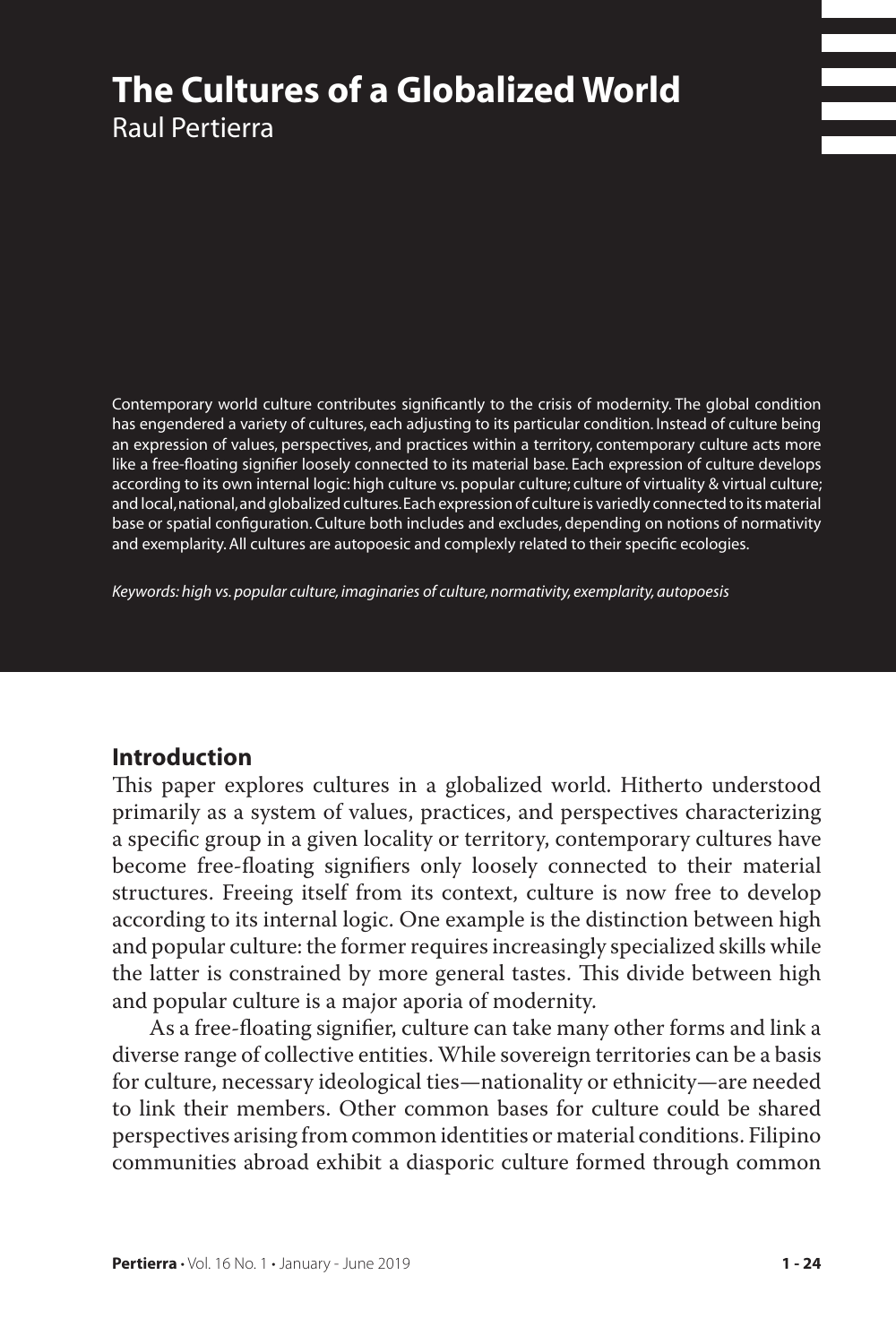identities. The post-modern condition and the new communications technologies provide other bases for cultural formations such as cultures of virtuality (e.g. Second Life members) and virtual cultures (e.g. Facebook). These latter examples are no less real than other forms of culture. They share values, practices, and perspectives. Proximate corporeality is no longer necessary for cultural formations. Hitherto, cultures depended on quotidian face-to-face interactions. Presently, we live in a technologically mediated world. We interact as often with absent others (via technology) as we do face-to-face. It is important to understand the many manifestations culture takes in the contemporary world. While culture always has a material substructure (e.g. a set of practices), it is primarily a collection of representations and hence partly fictive or imaginary.

## **High culture & global values**

High culture is generally seen as autonomous practice answerable only to its practitioners and specialized audience. Consisting of highly developed accomplishments, high culture is given a certain freedom from general norms. Hence, Art is answerable only to itself, while popular culture depends more on the conventional practices of its wide audience. Art with its more specialized and limited audience enjoys a relative autonomy from general norms (e.g. sexuality, blasphemy, and commercial success), while popular culture (except for radical expressions) requires broad normative support. As the Frankfurt School argued, popular culture depends *o*n business and commercial interests (Adorno & Horkheimer, 1989). For Theodore Adorno and his colleagues in the Frankfurt School, popular culture is another name for business, even as it behaves as ideological apparatus for capitalist exploitation, and as entertainment. In Adorno's view popular culture's capacity for extending human aesthetic experience is extremely limited because of severe constraints imposed by commercial interests; radical practitioners challenge these interests. Adorno valued high culture as the major expression of the achievements of global modernity, though he clearly undervalued the originality of popular culture.

While high culture may exercise a limited autonomy, it is nevertheless connected to politics, the economy, and the broader society. Art reflects and generates social values such as esteem which is used by other parties for their own interest. Social, political, and economic elites use high culture as a justification of their status. When first invented, electronic media such as the telephone and radio were initially used to disseminate high culture (Briggs & Burke, 2010). Germany invented high fidelity radio broadcasting (1935) which was used to transmit classical music and was henceforth associated with Fascist rule. Elements of high culture emphasizing extraordinary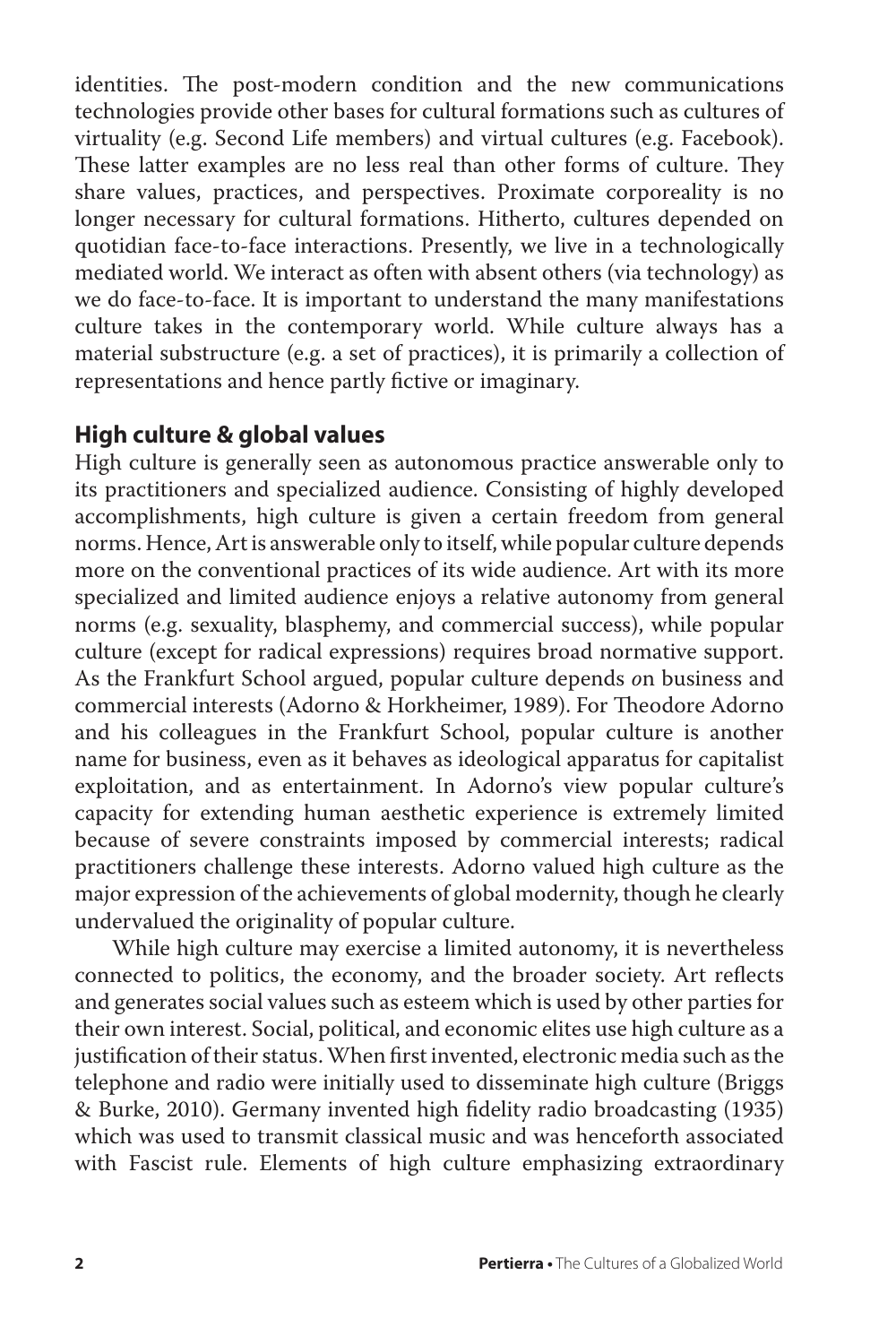achievement or heroic values were easily incorporated into elitist rule. The notion of the *ubermensch* or superman suggested by philosophers like Friedrich Nietsche (Briggs & Burke, 2010) reinforced the link between high culture and superior achievement. However, the association between high culture and the collective lack a firm basis in the popular imagination; it is difficult to rally a nation using highly aestheticized concepts. The close association between cultural forms and common tastes is better achieved by popular culture and its accessible values and skills. The democratization of society often involves the leveling of tastes more suitable for popular culture rather than the aesthetized sensibilities of high culture (Habermas, 1979).

While modernity is global, it is neither homogenous nor uniform; it includes various expressions depending on social, economic, and historic contexts. In its western manifestation, modernity has largely replaced earlier perspectives provided by religion. This is not the case in countries such as Saudi Arabia and Iran even if they are also exposed to the influences of modernity. The rise of religious Fundamentalism is a response to the secularizing effects of western modernity. While culture framed religious and mythological beliefs, modernity disengaged culture from these structures, allowing it to develop along separate dimensions. In the West, Art (music, painting, & literature) disengaged itself from religious representation to express secular values and to challenge religious and other mythological beliefs (Levi-Strauss, 1978). This relative autonomy of art is not fully recognized in the Philippines, as indicated by the cancellation of an art exhibit in the Cultural Center several years ago on the grounds that a painting offended religious sentiments. Artistic expression is constrained by the more general requirements of religious sentiments. One of the characteristics of late modernity is the recognition of art as an autonomous field of expression.

Claude Levi-Strauss (1978) argued that the onset of modernity was marked by the demise of most mythological beliefs. Western modernity also saw the rise of classical music such as Frescobaldi, Bach, Mozart, Beethoven, and Wagner. According to Levi-Strauss: music (and presumably the arts) replaced the earlier collective representations found in myths. The cognitive elements of myths, their knowledge, and explanatory claims have been replaced b*y* science, while their affective and sensorial elements are found in music and art. The merging of classical music and mythical themes is best exemplified in Wagner's operas such as the Ring Cycle. Its characters combine extraordinary achievements with superhuman qualities. Their combination is attractive for elites who see power and status as co-terminant. This view is useful for the legitimation of a Unitary State, combining both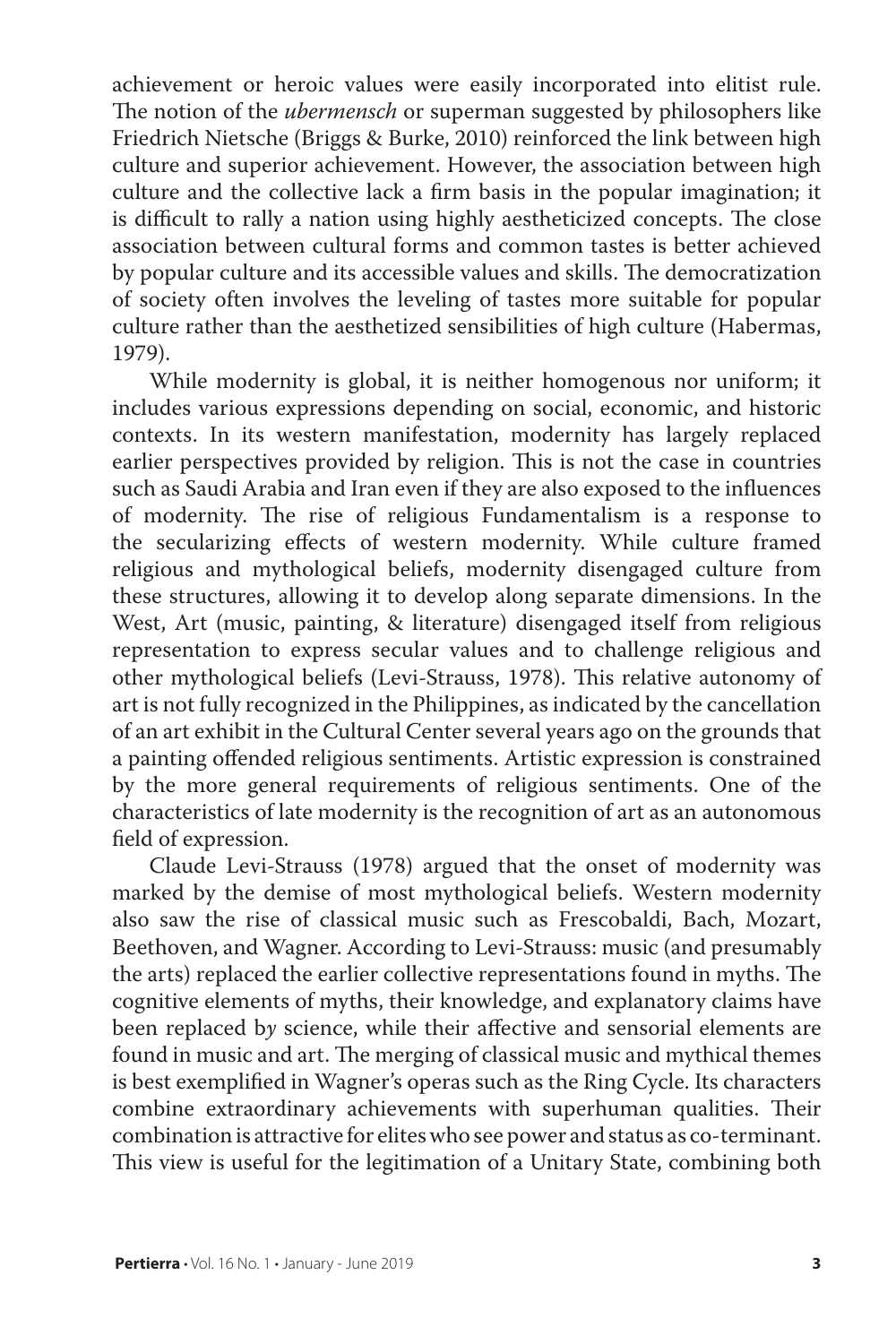power and legitimacy. In modern democracies, republicans and democrats often debate the necessary balance between exemplary values and popular tastes. In the Philippines, the debate revolves around authoritarian values and personal choice.

Imelda Marcos is an example of advocating high culture for elevating the sensibilities of Filipinos. She established the Cultural Center as a venue for performances of high culture, founded a school for the Arts in Mt. Makiling to train young artists, and generally encouraged Filipinos to develop their aesthetic tastes. This interest matched her approach emphasizing the importance of state institutions, including the Heart Centre and other prominent government bodies. In this view, high culture supports the centrality of the State, and is reflected in Imelda's passion for exemplar edifices (Lico, 2003). In her case, this interest coalesced with personal views about political ideologies supporting her family's grip on power.

*Malakas* and *Maganda* represent the polarities of power and legitimacy. The connection between high culture and power attracted German fascists (Adorno & Horkheimer, 1989). On the other hand, Maoist revolutionaries identified high culture, particularly in its western form, with bourgeois values. Chinese intellectuals and artists were exiled to remote villages to re-learn proletarian values. Despite these varied views of the role of high culture, its importance for modern governmentality is firmly established. In the Philippines, no other prominent politician has matched Imelda's support of high culture though other politicians have exploited the political potential of popular culture (e.g. Erap & FPJ).

Imelda Marcos's support for high culture suffered a major setback when the family was deposed and exiled overseas. Critics of martial law conflated Imelda's display of wealth with her support of high culture; while the two may be linked, they are not identical. This produced a backlash against high culture that persists presently. Contemporary politicians generally ignore any interest in high culture, and favor its more populist expressions. Only bureaucrats in offices established by Imelda Marcos, including the National Commission for Culture & the Arts, and individuals with a continuing interest in high culture continue to offer support. As a consequence, the nation's social imaginary has not achieved its full potential.

Necessary features of high culture are mastery of particular skills, and upholding standards. High culture is necessarily global because its standards exceed local and national borders: its practitioners cultivate highly developed skills. Ethnic artists may also contribute to high culture after their achievements are recognized (Jimenez, 2016). For the reasons above, it is important to develop an appreciation for high culture as a source for a national imaginary.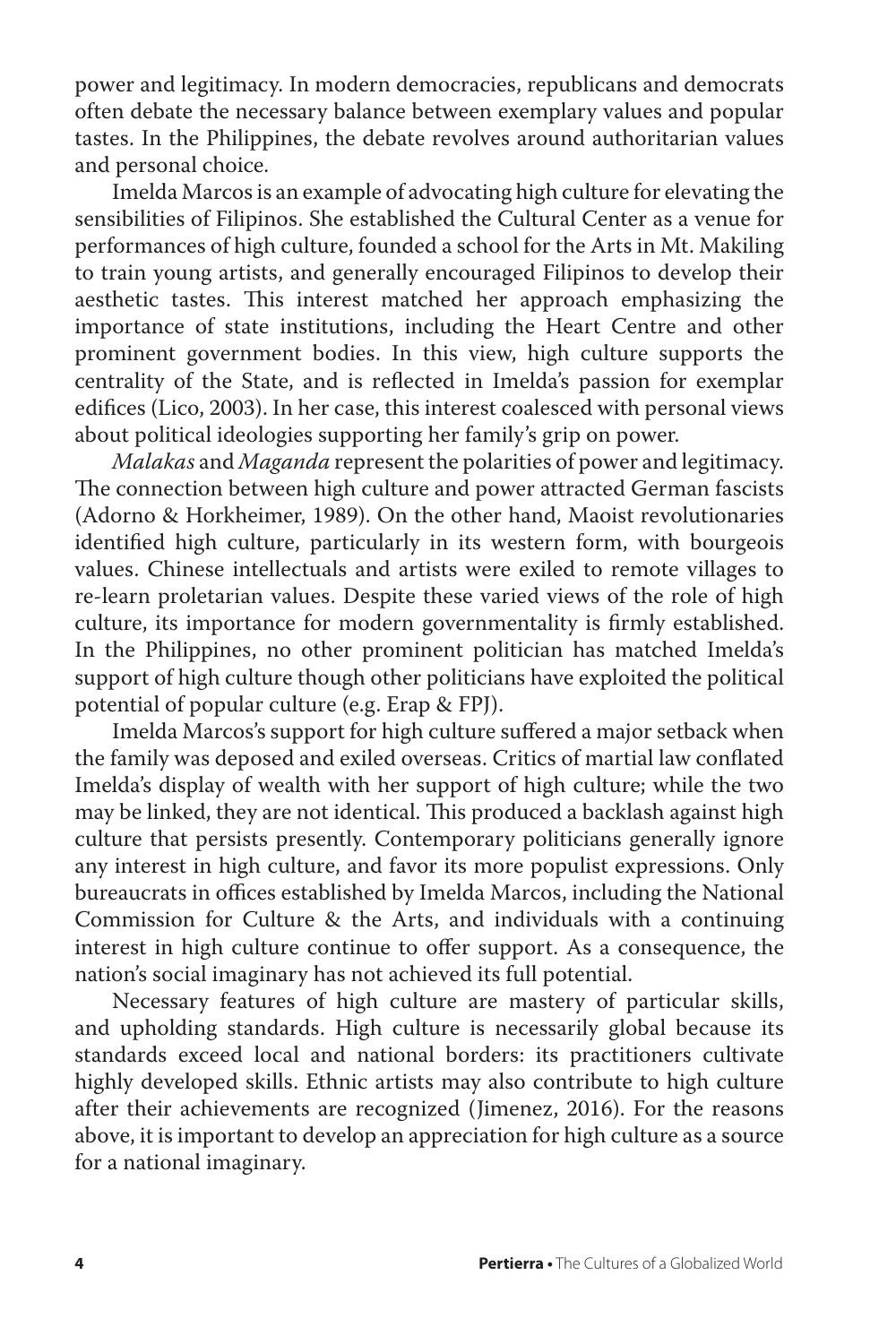## **The rise of popular culture**

Whereas high culture may have exemplary features, it lacks the mass base of popular culture. The expansion of mass media has given popular culture an expanded role *i*n the national imaginary. Drawing on earlier modes of folk culture such as the *komedya* and *sarsuela,* (Pertierra, 1995) film, radio, and television make available an almost unlimited number of cultural representations. Enriquez writes that "the music recording and radio broadcast technologies, foreign as they were initially, became the media of an emerging Filipino popular culture" (Sabangan, 2016, p. 81). In 1908, Maria Carpena, a well-known operatic singer from Laguna, was the earliest recorded female artist in the Philippines (Sta. Maria-Villasquez, 2016). Unfortunately, she died (1915) before the ready availability of radio and shellac records became available. But her successors like Atang de la Rama and Sylvia La Torre enjoyed popular fame. This popularity was fully developed by singers such as Pilita Corrales, Nora Aunor, and Sharon Cuneta (Sta Maria-Villasquez, 2016).

In many rural communities, radio still plays a prominent role. Film also played an important part in constituting a national imaginary, but its costs were often prohibitive. By combining visual*,* aural, and textual images, television effectively transmits popular culture to its mass base. Politicians and others have taken quick advantage of these connections between media and its audience. For this reason politics and consumerism are closely linked (Turner, 2010).

#### *Eat Bulaga* **as entertainment and politics**

*Eat Bulaga* has been one of the most successful midday television shows. Recently, one of its subplots (kalyeserye) generated a media phenomenon known as "AlDub" (Pertierra, 2016). This involves formerly unknown actors who unexpectedly developed an onscreen romance that has since taken a life of its own independent of the original TV series. Recognizing its huge fan base, many commentators expressed positive views about this phenomenon, claiming it contains valuable lessons reinforcing traditional elements of Filipino culture such as respect for elders. Those who prefer high culture criticize AlDub as shallow, exploitive, and humiliating.

Despite its clear connections, no one seems to have associated this phenomenon to an equally puzzling aspect of Philippine life—the links between politics and entertainment. The AlDub case poses interesting questions regarding political and social capital. These phenomena draw on collective ties linking individuals to their respective leaders or idols. Journalistic accounts of AlDub generally lack a solid ethnographic analysis of the role *Eat Bulaga* plays in everyday life as well as the relationship between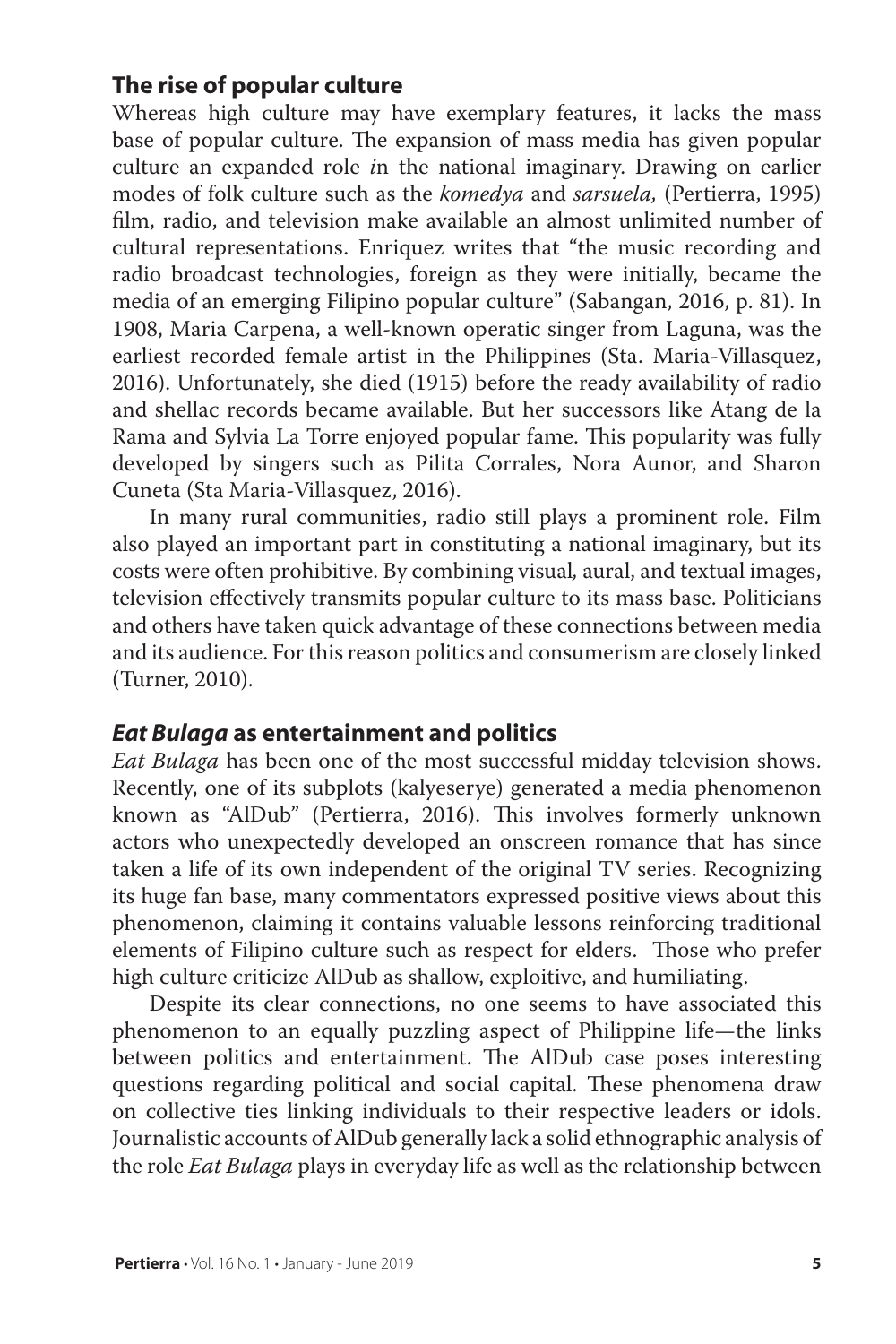its material context of production and the social context of consumption. Some anthropologists have provided an ethnographic context explaining the basis for their success (Pertierra, 2017b, Lorenzana, 2018).

Recently, anthropology has begun to include analyses of media and the construction of a lived-world (Lorenzana, 2018). Contemporary life is not only suffused with media, but also reproduces itself through media images and practices. We not only live with media but also in media and through media. Watching TV, sending text messages, posting pictures in Facebook, and performing in videoke sessions are not only common forms of entertainment, but also essential aspects of self-representation and construction (Deuze, Blank, & Speers, 2012). Much of contemporary life is conducted virtually or digitally, connecting subjects spatially separated. Everyday life is based on technologically mediated relationships covering both familiar and non-familiar interlocutors. Contemporary culture both in its global and local versions favor popular expressions rather than more specialized tastes of high culture. The latter may still be seen as elitist and exemplary, while the former reflects more general, non-specialized tastes. Popular culture is also more closely associated with consumerism, a major factor in contemporary society. Scholars such as Nestor Garcia Canclini (1995) and Graham Turner (2010) view popular culture positively: as a site of resistance and innovation.

## **Consumerism & entertainment**

Anthropology has also turned its attention to less exotic realities, looking instead at quotidian activities, such as watching TV, hanging out in malls, and engaging in ordinary practices of consumption (Pertierra, 2010). None of these are generally seen as involving deep and significant meanings but are nevertheless essential for the construction and reproduction of the self. These trivialities of everyday life are often viewed as evidence of the superficiality of modernity, and its preference for the merely entertaining in contrast to classical aesthetic standards. The spotlight on ordinary practices of consumption is also viewed as the triumph of the profane over the sacred. Anthropologists have pointed out that the profane and the sacred are two aspects of a common reality (Douglas, 1966); this insight explains the relationship of silly programs like *Eat Bulaga* with politics, the economy and other more abstract and profound aspects of living. Entertainment media connect the profound with the superficial areas of contemporary life.

Many foreigners are disconcerted by the insistence of Filipinos to mix hilarity with seriousness. Even the most sober Filipino personalities are required to engage in behavior such as singing and dancing to amuse their audience. Miriam Santiago, a politician known for her stern lectures and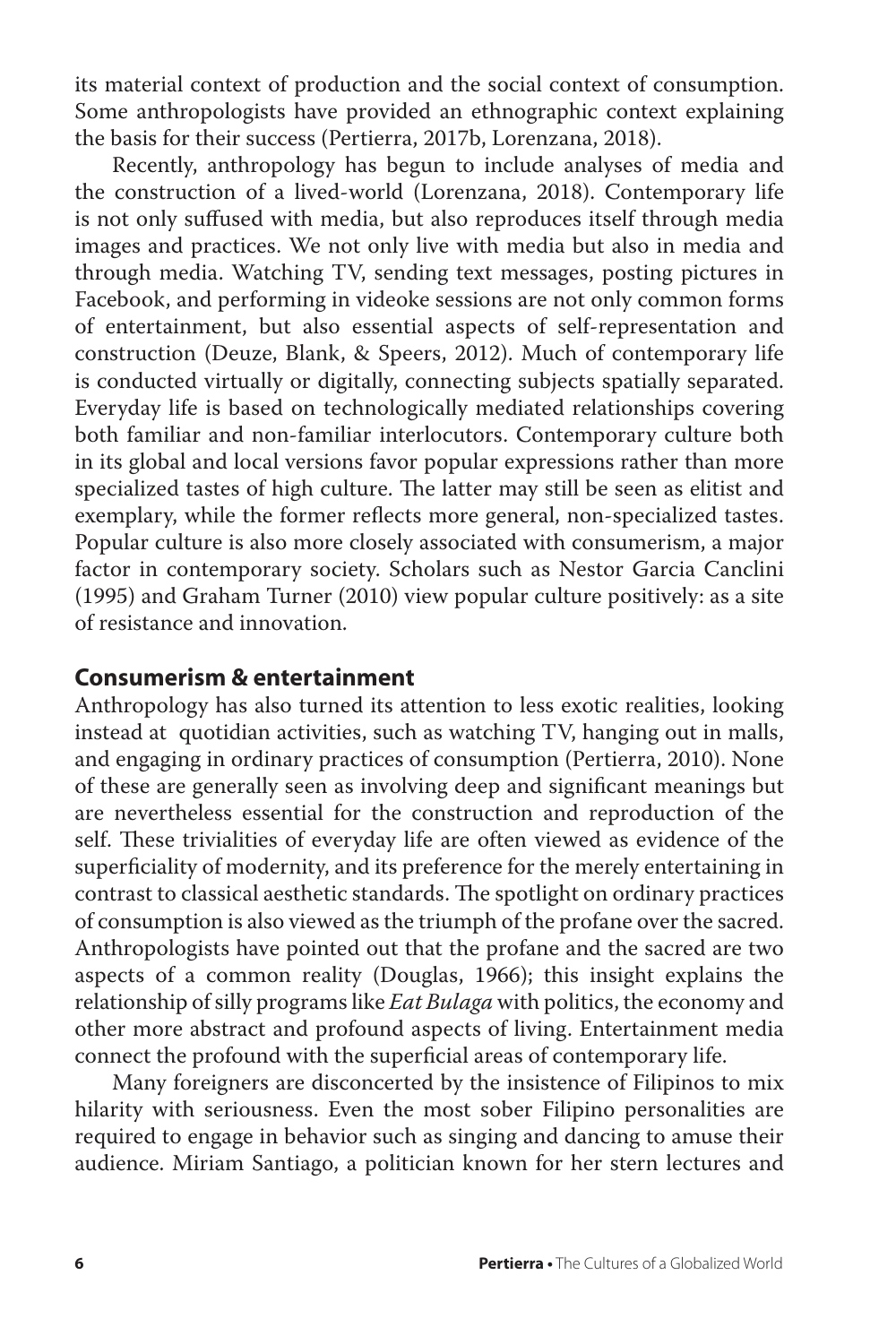contempt for untutored opponents, delighted her young audiences with silly jokes and even occasionally dancing. Serious talk shows and even academic conferences often include lighter moments when people share jokes and indulge in silly and vulgar comments; sobriety and lewdness are often two sides of the same coin. Anthropologists refer to these practices as rituals of reversal (Turner, 1974). These oblige the highborn to momentarily play the fool as a form of self-deprecation. Displays of self-abnegation reinforce and legitimize social hierarchies; Alterity is a reciprocal and necessary aspect of the self.

## **Fandom & politics**

Observers of Philippine life are often struck by the importance of media personalities involved in local and national politics. A sure way of achieving political success is to have myriads of fans willing to vote one into office simply for being well known. Reciprocally, being well-known generates its own fan base. Hence, media stardom and political success reinforce one another. Senator Tito Sotto, a founding member of *Eat Bulaga*, obtained among the highest votes for the senate in the 2016 elections buoyed by the success of AlDub. Manny Pacquiao, the nation's boxing icon and former congressman, was also elected senator in 2016. They have separate though similar wide and loyal fan bases. Senators Sotto and Pacquiao are politicians and media personalities, so their fans run the gamut from fandom to politics.

While media personalities often come from the entertainment world, others build their popularity by generating collective compassion. The election of Pnoy (Benigno Aquino Jr.) as president in 2012 and the sudden political success of Senator Grace Poe resulted from feelings of collective compassion following the deaths of Aquino's mother and Poe's father*.* These latter examples share similar structural sources of support as fandom and shared grief. They involve members unknown to one another but drawn together in a common sense of belonging based on a prominent personality or event. Becoming the recipient of collective compassion and occupying a prominent, visible place in fandom and politics guarantee political success. As Benedict Anderson (1991) has pointed out, this sense of individualized collectivity is the basis for imagining the nation. The new communications media has provided a new basis for popularity. The effectiveness of social media in generating such imaginaries is now a familiar event (Pertierra, 2012).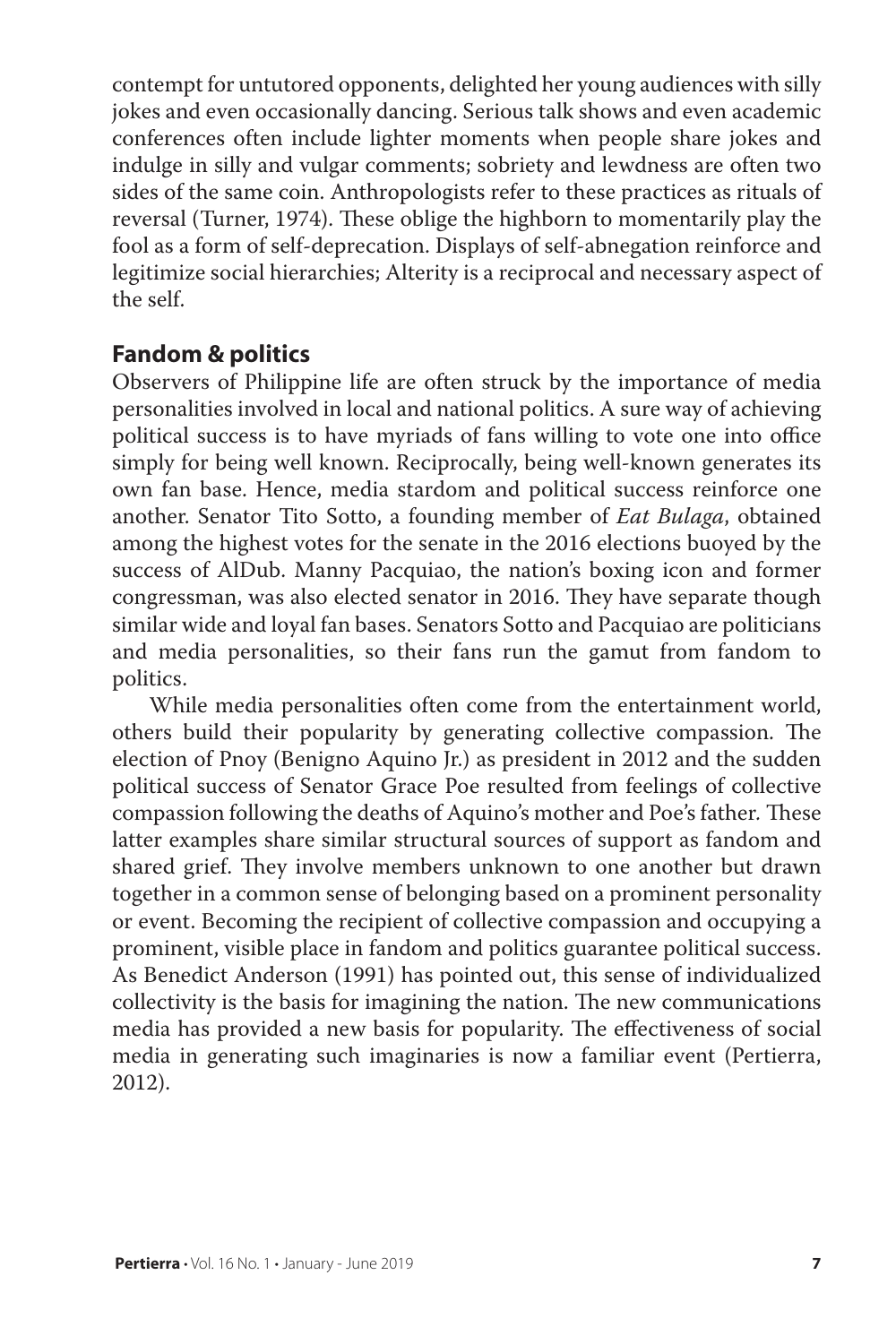## **Televisuality & everyday life**

Anthropologists such as Leila Abu-Lughod (2004) and Nestor Canclini (1995) revealed the importance of popular culture in generating a national imaginary. *Eat Bulaga* is not only an iconic example of popular culture; it also plays a quotidian role in representing and experiencing everyday Filipino life. A cursory peek into the average household quickly reveals people watching, perhaps not always intently, their favorite *Eat Bulaga*  segment; *Eat Bulaga* (and similar talk shows) is part and parcel of people's everyday experience both televisually and sensorially. Given its silly and superficial appearance, how *Eat Bulaga* achieves this important cultural role requires serious investigation (Pertierra, 2017a).

Popular culture requires more than interpretative approaches to unpack its significance; performance should be seen both as material production and cultural consumption. Popular culture must be located outside itself to identify its sources of power and to reveal its constituting practices. In other words, popular culture must be seen as a component of a broader sociological reality. Otherwise, popular culture remains only a series of shallow representations. Instead, we should view popular culture as a field of practices using images to impose a view of the world, including a position within this world, with the partial consent of its participants.

Culture is both a domain of signification and a field of signified practices. Revealing these practices will expose the sources for their powers of identification (Turner, 2010). The central role of media in merging entertainment with politics is a feature of late capitalism. Do participants in *Eat Bulaga* consent to their humiliation or do they see their actions as expressions of momentary solidarity? What appears as exploitive from a bourgeois and high culture perspective may express authentic representation by members of the exploited class. In this way popular culture may be an expression of the voice of an otherwise unrepresented class.

How do we account for the deep ties connecting political, religious, and economic structures with seemingly superficial and silly entertainment? *Eat Bulaga* is able to generate feelings of solidarity and community among its viewers. Guy Debord (1994) views modern society as a series of spectacles or simulacra passing themselves as real. The spectacle is not just a collection of images or representations; rather, it is a social relationship between people mediated by images. This capacity to generate social relations using images illustrates the power of media and its underlying technology. In this sense, *Eat Bulaga* is as much a creation of social relations using televisual means combined with material distribution as it is entertainment. In other words, *Eat Bulaga* is a form of politics, using entertainment as its rationale. Here the spectacle and the simulacrum merge creating the real and hyperreal.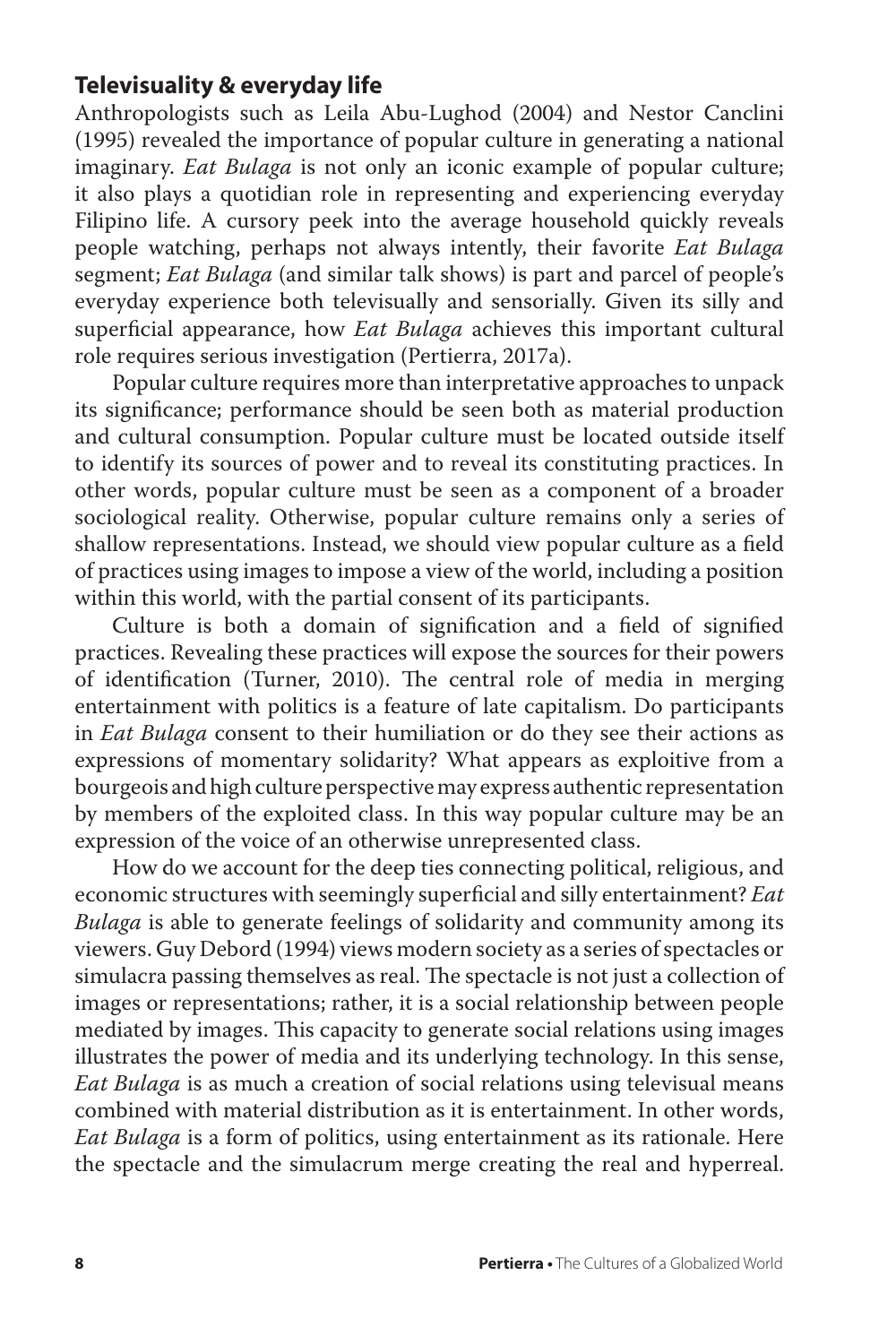*Eat Bulaga* is possible only because it depends on the material resources of its sponsors and its consumer base. It is fundamentally a business using entertainment as its form and rationale. The simulacra in *Eat Bulaga* are politically and economically real. They generate loyalties and redistribute goods. It is also a basis for a national imaginary of which AlDub is an important component.

## **Cultures as free-floating signifiers**

In a world increasingly without boundaries, culture links diverse groups and collectivities through a complex network of structures, often beyond the nation-state. This influx results in an excess of meaning and a lack of sense (Markus, 1997). Discursive structures are no longer directly related to their productive sources. For this reason, culture adds as much to our disorientation as to our location in the world. Culture is a major contributor to the so-called crisis of modernity. Closely connected to its spatial base in the nation-state, culture acts to justify its ideological unity. Presently transcending its territorial base, culture challenges and subverts its earlier role as unifier of the nation. Modern identities are no longer anchored within the nation-state and following culture's free-floating nature can now locate subjects extra-territorially. Hence, some American born children of Filipino parents refer to themselves as Filipinos from California. An earlier territorial link to the nation-state (citizenship) has been replaced by a personal ethnic identity based on descent (Pinggol, personal communication, July 2, 1995). Other Filipinos point out the inadequacy of conflating ethnicity with nationality (Nagasaka & Fresnoza-Flot, 2015). Hitherto, the nationstate has been based on a notion of culture that is territorial, homogeneous, and exclusive. Each nation-state possesses a specific national culture that distinguishes it from others. One of its major responsibilities is to preserve and defend its national culture. Cultural borders are established and fiercely defended. Foreign cultural elements are excluded or domesticated and indigenized.

## **National imaginaries & virtual collectivities**

What happens to cultures (e.g., national culture) earlier defined as being fixed and bounded? As an important component of the national consciousness, nation-states redefine culture to better suit its present dysfunctions on a nationalism based on historical falsification, inconsistency, instability, and exclusivity. Ernest Renan (1882), the major historian of nationalism, claimed that historical falsification was a necessary component of a national consciousness. In the Philippines, we are familiar with the controversies involving Aguinaldo and Bonifacio about opposing claims for the title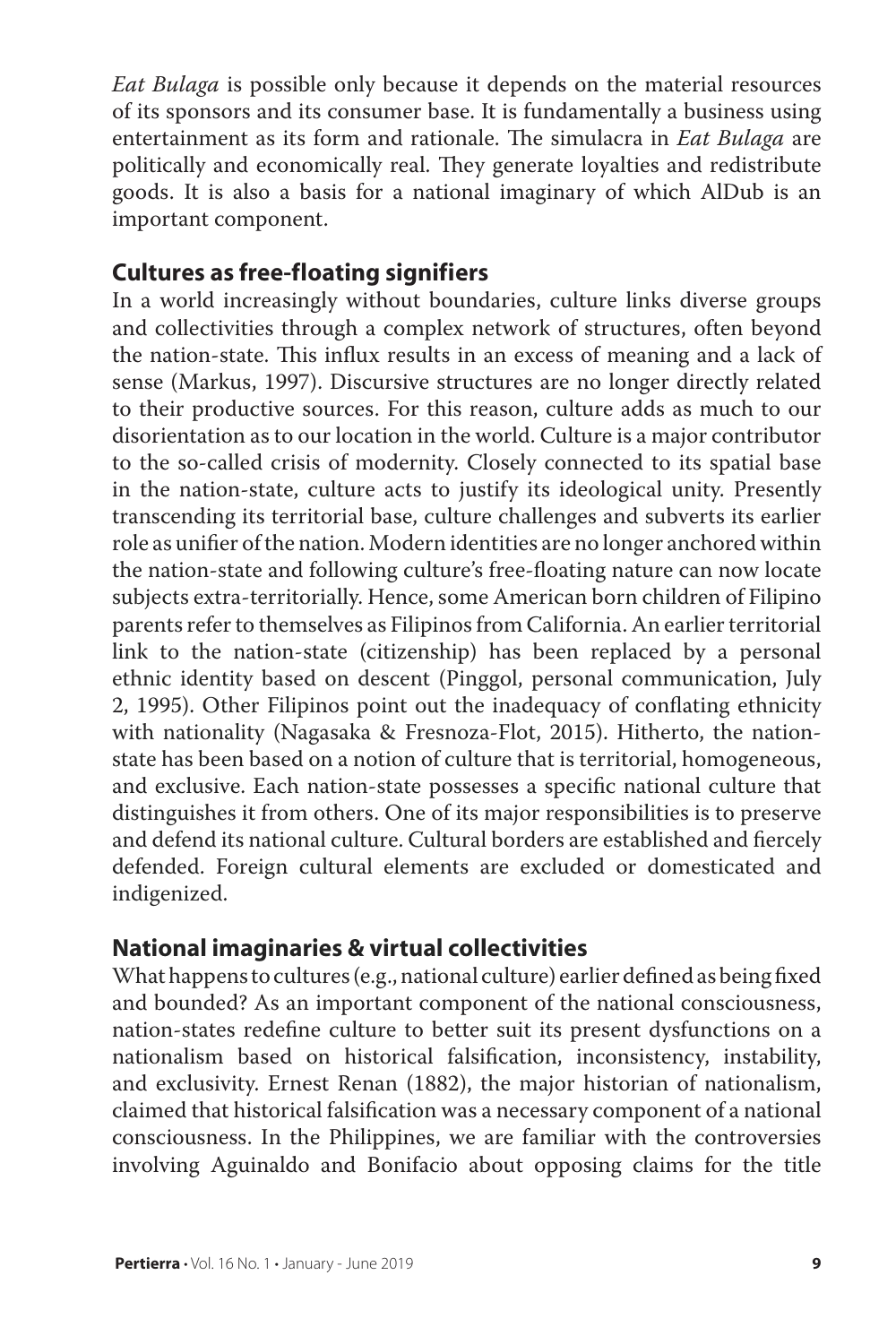of father of the nation. To complicate matters, Rizal, the most revered nationalist figure, disagreed with the plan to launch an armed revolt against Spain. The Ilustrados were a fractious bunch who often disagreed with one another (Quibuyen, 1999). These disputes and inconsistencies reveal the problematic notion of a national imaginary.

Since nationalism is essentially counterfactual, it succeeds only by coercing its members into conformity. A nation-state imposes its will through physical force and often terror (hence the Moro wars). Eventually, the nation-state miraculously transforms itself into a seemingly consensual agglomeration of free citizens willing to die in its defense. This transformation is achieved by culture: Anderson (1998) provides us with more details on how this almost magical transformation is accomplished.

What happens to the nation-state when this view of a territorialized and homogeneous culture is no longer tenable? What may be expected when cultural borders are routinely breached and culture fragments into innumerable elements? At the very least, the nation-state must reinvent itself to adapt. It must accept that many of its members adhere to different cultural orientations and ethnicities. Hence, contemporary nation-states must base themselves on pragmatic notions of economic security, social justice, and personal freedom. A booming economy now seems to be the primary legitimation for a modern state. Consumption becomes a civic duty of citizenship. Other elements such as social justice and personal freedom are often subject to dispute and controversy. Nation-states can no longer rely on the myth of cultural unity to justify compliance. These pragmatic notions are based in the historical past or in ethnic and aesthetic commonalities. Moreover, nation-states must now recognize and accept difference.

A product of global interconnectedness transcending national, linguistic, religious, and cultural boundaries, culture is one of the major aporias of our times: it expresses fundamental contradictions in contemporary society, and disorients as often as it locates its subjects. This condition penetrates our traditions and localities, overwhelming them with new signs and meanings elsewhere generated. George Markus (1997) identifies this condition as a surplus of meaning but a lack of sense.

## **Kalinga & Kankanai**

Anthropologists used culture to describe the way of life of a particular people. This description includes practices, ideas, beliefs, and material objects that distinguish a people from their neighbors. In this sense, culture is as much a practical orientation to life as it is an awareness of identity. The Kalinga are distinguished from the Kankanai as much by their practices (e.g.,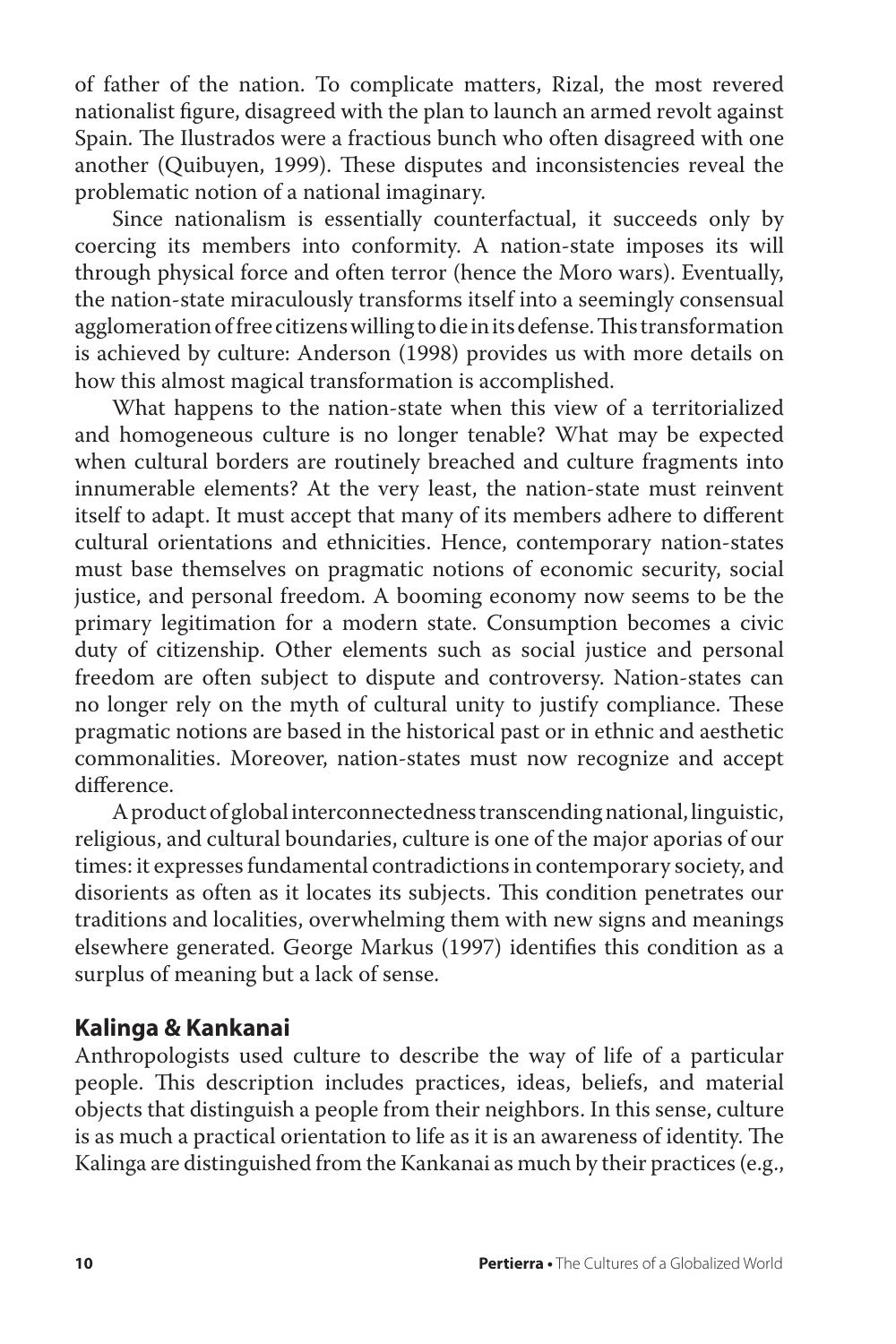dress, tattooing, economy & ritual) as their beliefs. Culture is perceived as a consensual whole adopted because it reflects shared material conditions and ways of life (Pertierra, 1997). A rich Kankanai is beholden to the same cultural norms as his poor neighbor. In this understanding, culture is what people living together share with one another. Sharing a life-world constitutes the basis for this common culture.

When societies become complex and differentiated, sharing a life-world is no longer common or possible. A rich Kankanai may live in Forbes Park, holiday in Paris, and send his children to exclusive schools abroad, while a poor Kankanai ekes a meager living in Ilocos. They may still share an ethnicity but this is no longer rooted in a shared life-world, and hence no longer reproducible. All contemporary societies are complex and differentiated. While modernity is global, it encompasses a variety of incommensurable life-worlds. These incommensurable life-worlds produce distinct cultures, each expressing a manifestation of modernity.

## **Real territories & virtual communities**

The nation-state was the first virtual society based on an imagined territorial culture. Earlier territorial cultures based on a notion of a homeland were likewise imagined, but lacked the resources to implement this imagination. Jews are an example of a culture strongly based on a conception of an original homeland. They nourished this conception for millennia but were unable to operationalize it until modern, historical conditions led to the creation of the State of Israel. But not all Israelis subscribe to Judaism. Some are Arabs and others are non-believers. Israel has to find a practical rather than an ideological or political way to reconcile these differences. Palestinians, Kurds, Armenians and other peoples have tried to emulate Israel, but with even less success (Bauman, 2005).

While globalization challenges the cultural basis of nation-states, it also, paradoxically, provides for ethno-nationalism, the expression of other cultural formations. As the nation-state's cultural homogeneity fragments, distinct cultural units seek protection from national sovereignty (e.g., MILF & MNLF). As argued by some scholars, opponents of colonialism often employed colonial models for their own purposes. Arjun Appadurai (1995) has argued that in opposing the nation-state, these new cultural formations insist on reproducing themselves through similar means. It appears that territoriality is often the ultimate goal of certain cultural formations. Forms of materiality (e.g., territory, economy, language, religion) are often necessary for culture to represent itself. Should we see the MNLF, MILF, as ethnic entities that wish to transform their imagined, virtual homelands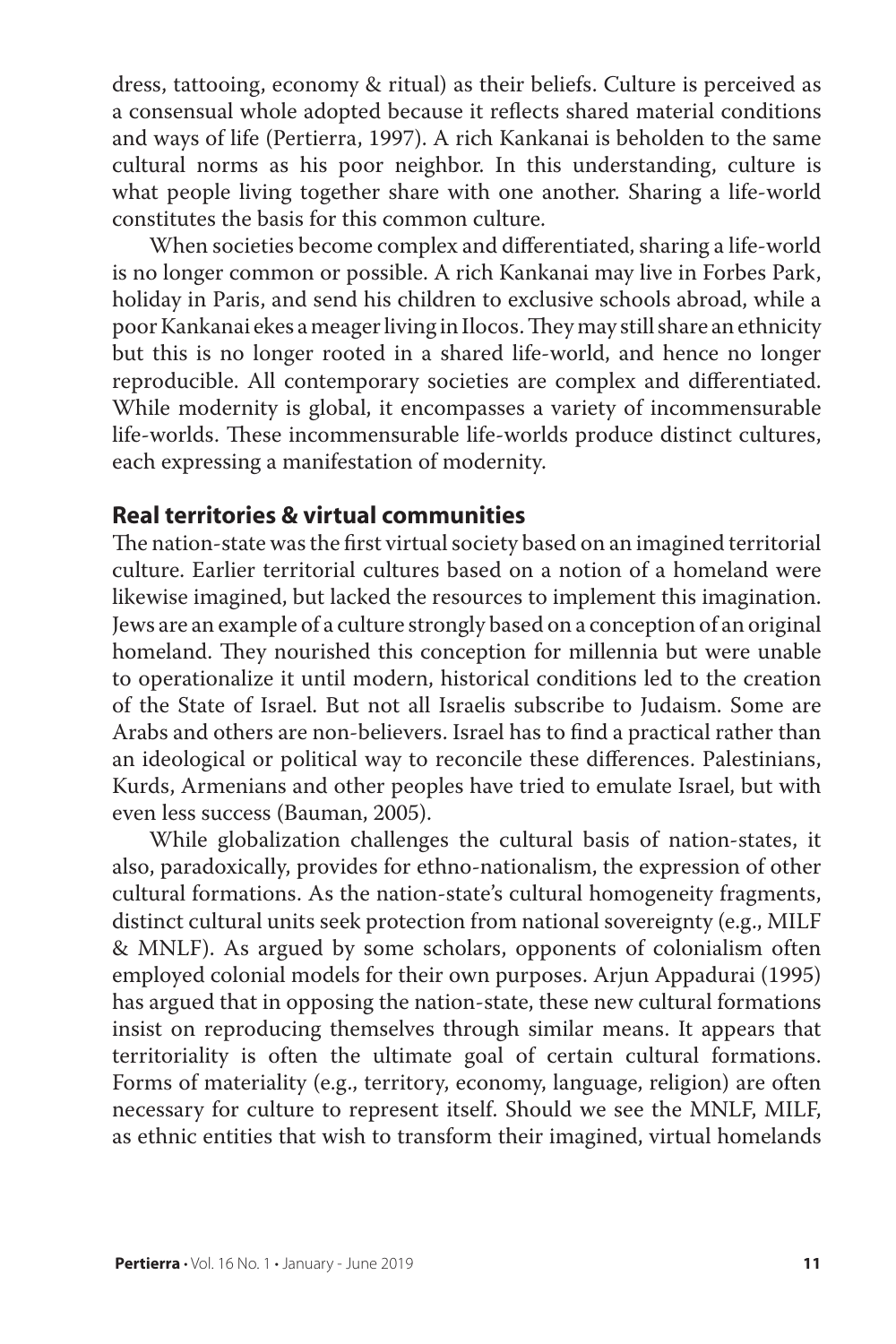into geographic territories? Is it possible for ethnic entities to seek virtual rather than geographic territories? Filipinos in diaspora presently interact in digital space, thus generating virtual territories.

# **Crises in modernities**

Sociologists refer to these problems as the crisis of modernity; culture is its most acute expression. Other major expressions are the crisis of overproduction and environmental degradation. These crises began in the nineteenth century and resulted in the separation of areas of life into private and public spheres, each sphere governed by its own set of norms. In *The Work of Culture* (Pertierra, 2002), I tackled some of these questions and explored manifestations of culture in the contemporary world. While culture seems to be everywhere, it no longer locates its subjects anywhere. Airports and tourists encapsulate this non-locating culture. Airports create spaces in transition, where tourists can act as transitory locals. The architecture of airports emphasizes locality as well as passage. Some areas display local icons while other spaces represent unobstructed passage and mobility. Tourists are locals momentarily transiting in foreign places before returning to their communities.

In a world increasingly globalized, the role of culture has become problematic. The idea of a global culture is unable to reflect its inevitable diversity. From expressing collective orientations and values, culture marks difference. In a world characterized by a surplus of meaning and a lack of sense (Markus, 1997), culture's capacity to provide a shared lens or framework for society is seriously challenged. As the world becomes progressively more interconnected, a common basis for understanding disappears. Only local and contingent perspectives are viable and even these are often globally constituted. As Sherry Turkle (2012) and Stephen Marche (2012) have argued, while we are increasingly interconnected, we remain alone: this is a paradox of the modern condition.

# **The local, national, and global**

No wonder modernity is ontologically insecure and constantly in search of threats and solutions. Culture presents a world full of unfulfilled aspirations juxtaposed with real achievements. While local culture is closely related to experiences and routines of everyday life, it also includes pre-reflective bases for inequalities involving gender, age, class, and ethnicity. Locality abhors and creates hierarchies of difference: men above women, seniors above juniors, rich over poor, Caucasians over people of color, professionals over the unskilled.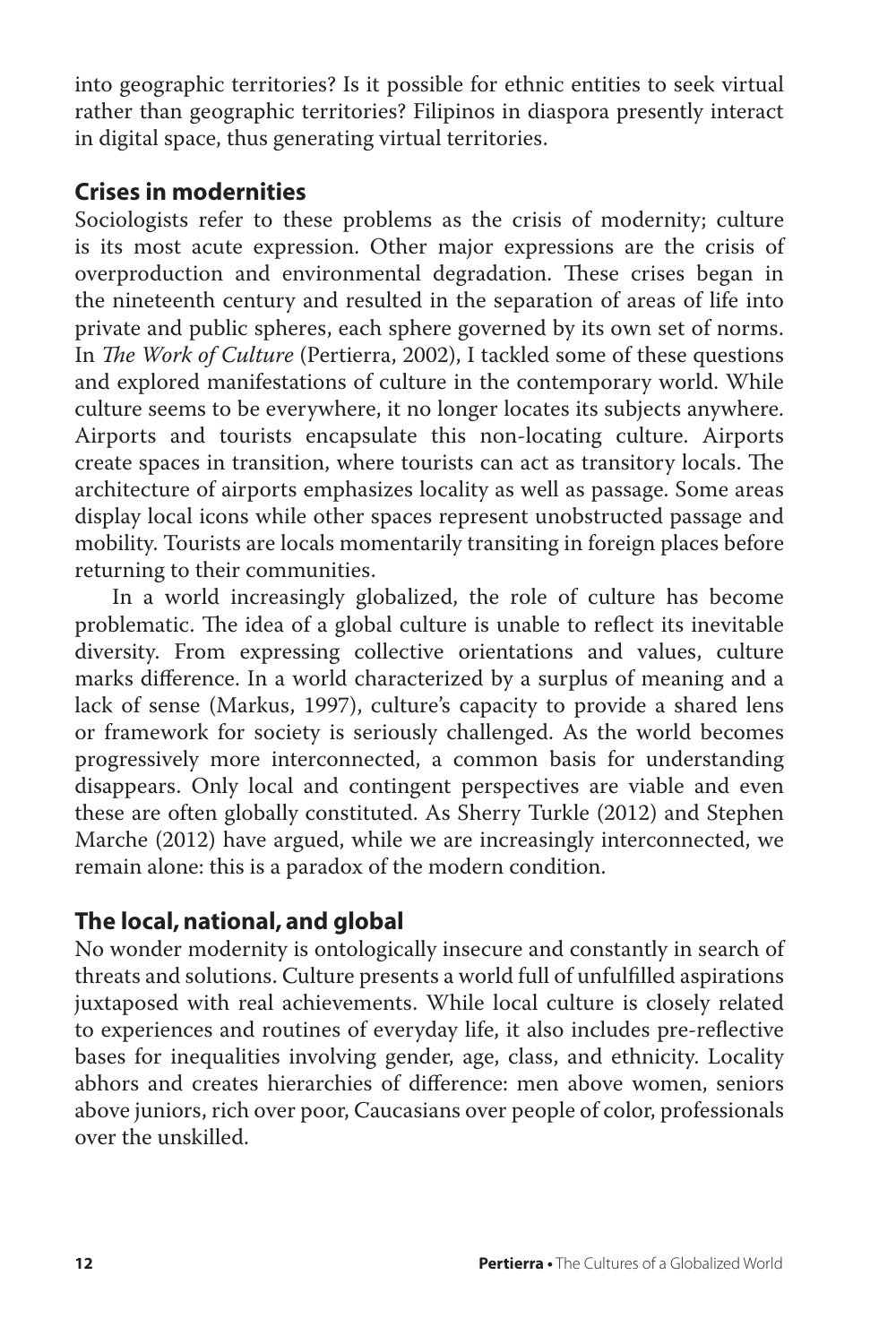National culture is less directly connected to everyday experience and consists predominantly of normative and exemplary rules imposed by schools and governments. Ernest Renan (1882) argued that national culture is often imperative, coercive, and intolerant. National culture is mainly counterfactual and relies on myth and other mechanisms to enforce its precepts. Despite these contradictions, a national culture can be very powerful and altruistic. The monument of the Unknown Soldier stands as a symbol of the stranger protecting the motherland (Anderson, 1998). The altruism of the stranger unifies the nation, all of whose members stand for one another.

Global culture is experienced vicariously rather than directly and acts as a powerful incentive for new values, norms, and orientations. Its vicarial nature encourages excessive expectations in contrast to the banality of daily life. All these uses of culture generate their own aporias. Local culture is unaware of its pre-reflective assumptions and is thus unable to question basic inequalities. National culture imposes its values on resisting minorities and insists on homogenization to further its own ideological purity. Global culture promises a world of new pleasures and commodities located in a space-time unconnected to other aspects of daily life. Global culture creates its own virtual world with an excess of meaning and a lack of sense.

#### **Sociologies of culture**

The industrial revolution created the conditions for the period of early modernity between 1750 and 1850 (Ochial & Hosoya, 2012). Wage labor dominated everyday life and society became differentiated into relatively autonomous areas: business, politics, religion, and culture, each with its own discourse. Earlier, pre-modern culture was embedded in everyday life and provided the context and parameters for behavior. Modern culture separated itself from other areas of life, and thus no longer provides an overall guide for behavior. Appropriate action depends on context (e.g., business, religion, family) that brings its own set of norms. An example of such a clash of norms concerns the recent case of a Filipino wife who accused her husband of having illegally acquired wealth while in government employment. Her duties as a wife to support her husband and to preserve the family's honor clashed with her obligation as a citizen to denounce corruption. Her duties in the domestic sphere clashed with her obligations in the public sphere. A single moral code no longer applies across distinct *s*ocial contexts. In the case of the Philippines, these autonomous areas are not clearly demarcated, resulting in cross-normative expectations. What is appropriate in a business transaction may go against family norms of mutual assistance, or may contravene religious beliefs (e.g., excessive profits or usury). The institution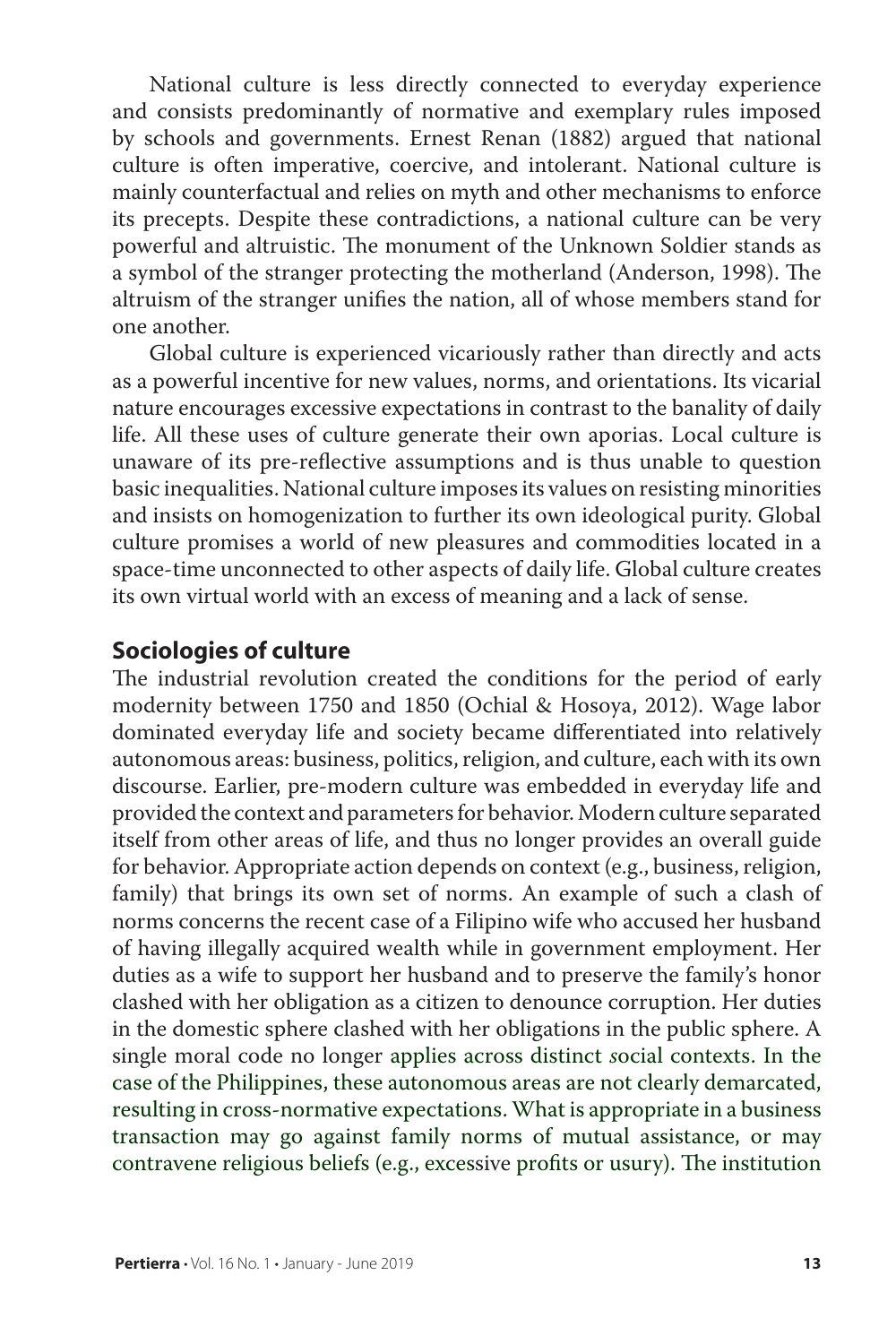of the family crosses what should be seen as autonomous areas. Political power, religious office and social esteem are transmitted through familiar connections crossing otherwise autonomous areas of culture and society The family remains as a relic that has survived the transition from premodernity to modernity.

Modernity has disconnected culture from its embeddeness in everyday life. Modern culture expresses the ideals for accomplishment in various areas (e.g., art, science, sport), and represents the most valuable ideas and the most refined sensibilities or achievements. Modern culture also consists of representations in the form of entertainment to fill in the short periods of leisure in an otherwise work dominated world. Culture in the form of art or entertainment is a cathartic response to a mechanized and pragmatic life-world.

Following Karl Marx (1867), wage labor produced a culture of alienation and commodification: the fundamental conditions within which modern culture operates. This is the context for the bitter critique of culture found in *Dialectic of Enlightenment* by Adorno and Horkheimer (1989). This book was written when the authors lived in Los Angeles during their exile from Germany. Despite its publication in 1944 (in German), it remains the most exhaustive critique of the culture of modernity (Freeman, 2017). According to Adorno and Horkheimer (1989), culture as entertainment becomes an industry governed by the need for profit. Like other businesses within capitalism, the culture industry, exists both to extract surplus labor and to impose the alienated condition of workers. Hollywood, Fox News, and other media players exist to create profit; the byproduct is an ideological apparatus justifying exploitation. Technology mainly serves this same exploitive purpose. Underlying such structures is the limited understanding capitalism has of a rational worldview—instrumental reason and the ceaseless pursuit of profit. Jurgen Habermas (1979), while agreeing with many views of the Frankfurt School, has offered an alternative by arguing that modernity also has the capacity for communicative rationality—the desire to achieve a common understanding of a state-of-affairs. A condition where ego and alter incorporate each other's perspective in order to arrive at a common understanding. While most structures in capitalism operate on the basis of instrumental reason (ego is mainly interested in achieving his goal irrespective of alter's position), very few instances and institutions allow for communicative rationality e.g., psychoanalysis, academic discourse, areas of civil society. But even these areas are increasingly encroached upon by the expanding needs of capitalist reproduction and political domination.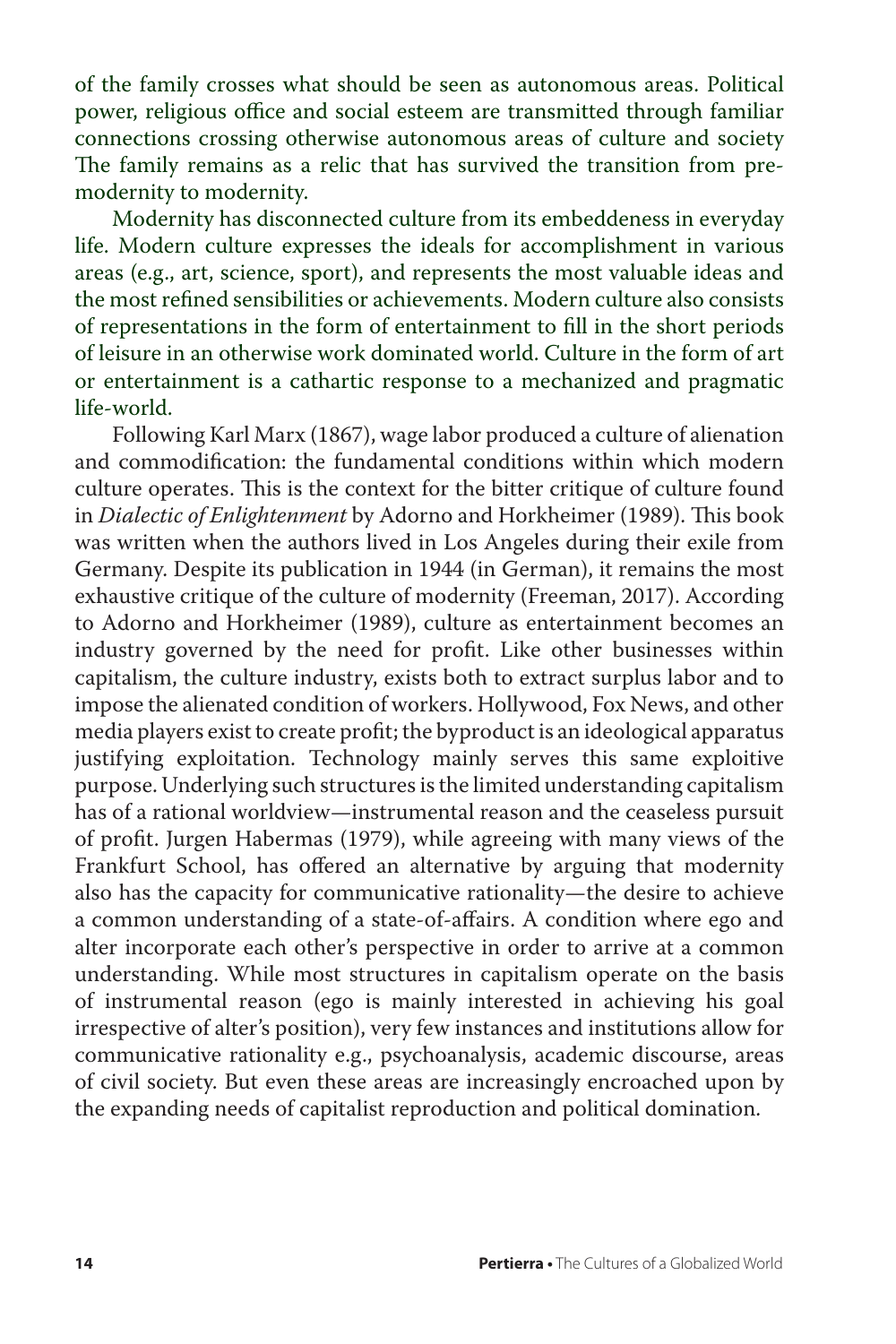# **Histories of modernity**

The culmination of early modernity (1880-1940) generated a public sphere dominated by the nation-state with its fixed borders and a national economy (Ochiai & Hosoya, 2012). The private sphere was controlled by the patriarchal family and women's role was confined to the home and childrearing. In the second phase of modernity (1970-2017) the individual replaces the family and locates itself within a global culture. Members of the generation in between (1940-1970) experienced a significant transition marked by a time of relative affluence and full employment in the West. This generation also witnessed a growing awareness of individual rights in the spheres of race, sexuality and employment. The growing influence of popular culture (film, music, radio & television) generated a more segmented consumer market based on gender, generation, race and class. This was accompanied by a demographic shift from rural to urban areas. Urbanity replaced the gentilities of rural society. The old regime was coming to an end even as members of this transitional generation were largely unaware of its replacement. But the growing demands of women and minorities, sexual liberation and postcoloniality indicated that the world was changing significantly. The growing importance of the youth as a separate category (between childhood and adulthood) became an important element of popular culture. The youth have lost the innocence of childhood but are not yet ready to embrace the obligations of adult life. They represent a generation in transition best expressed in popular culture. Many countries now recognize the needs and interests of the youth—teenagers are an important feature of popular culture. In the Philippines, this was marked by the visit of the Beatles in 1966 resulting in teenage mania. Eric Gamalinda (1992) vividly describes this event, based on local media, as one of the largest demonstrations during the Marcos regime. Ironically, it also marked the public humiliation of Imelda Marcos by the Beatles' refusal to perform at Malacañang.

In the second phase of modernity (1970-2017), individual rights override the family and intimacy dominates everyday life (e.g. a discourse of the emotions and affect). While globalization was earlier seen mainly in economic and political terms, it is now primarily cultural (which explains its current populist rejection). The borders of the nation-state are more porous as people move in search of new opportunities. International institutions such as the World Bank and the United Nations now shape national economies and politics. Popular culture permeates all areas of the world. Rap may have started in the black neighborhoods of New York but is now found in Kabul and Cubao. In addition, we are becoming increasingly aware of our own intervention in nature. The Age of Anthropocene locates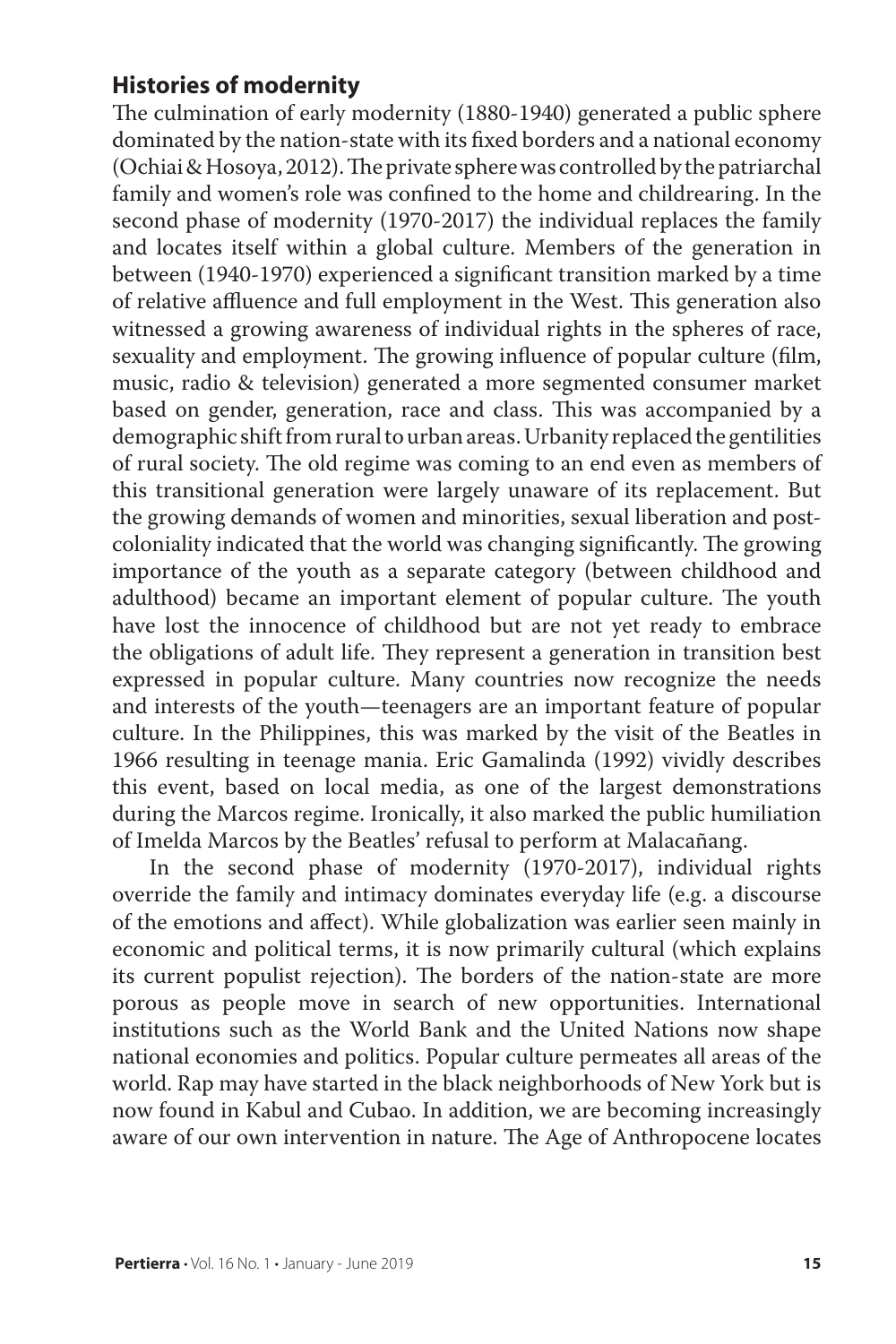humans as the prime actors in the social and natural worlds (Latour, 2014).

## **Lower birthrates & women's emancipation**

The first and the second phases of modernities were shaped by demographic declines: reduced fertility, improved sanitation, and compulsory schooling (Ochiai & Hosoya, 2012). The first phase produced the rise of childcentered families with a strong gender division of labor: men went out to work while women stayed home; housework became unpaid labor (1880- 1940). Marriage and long-term relationships became the norm. The family and domestic matters were the center of private life, while the state and civil society attended to collective rights. In Australia, the family wage was introduced in 1905, and the male wage earner was expected to maintain his family. Patriarchy became the basis for domestic reproduction.

Post 1970, the second demographic decline produced smaller families. The increasing use of labor-saving domestic technologies facilitated the introduction of women into the workforce. Combined with the introduction of effective contraceptives, women's bodies became part of the public sphere where previously they were considered under patriarchal family control. Divorce weakened the traditional family structure, while the rise of more liberal sexual norms resulted in the emancipation of the individual from the control of the patriarchal family. This second phase of modernity came into full swing between 1970 to 2017 with the communication revolution and the emergence of the so-called children of the internet.

This second phase is also characterized by the globalization of everyday life and the transformation of the sphere of intimacy through a discourse of the emotions or affects (Giddens, 1992). The rapid adoption of mobile phones and the rise of social media generated a private sphere with open and direct access to the public sphere. This interaction between private-public was centered on individuals and networks rather than earlier collectivities such as the family and locality. The state and civil society encroached on the private sphere, and the universal declaration of human rights was adopted across national boundaries, social classes, and gender identities.

## **The birth of the individual**

According to Emiko Ochiai (2012):

In Western Europe and North America, laws and systems that presume that the individual, not the family, is the unit of society are being codified; these laws and systems are based on the idea that individuals should not be treated differently according to their choices of lifestyles, including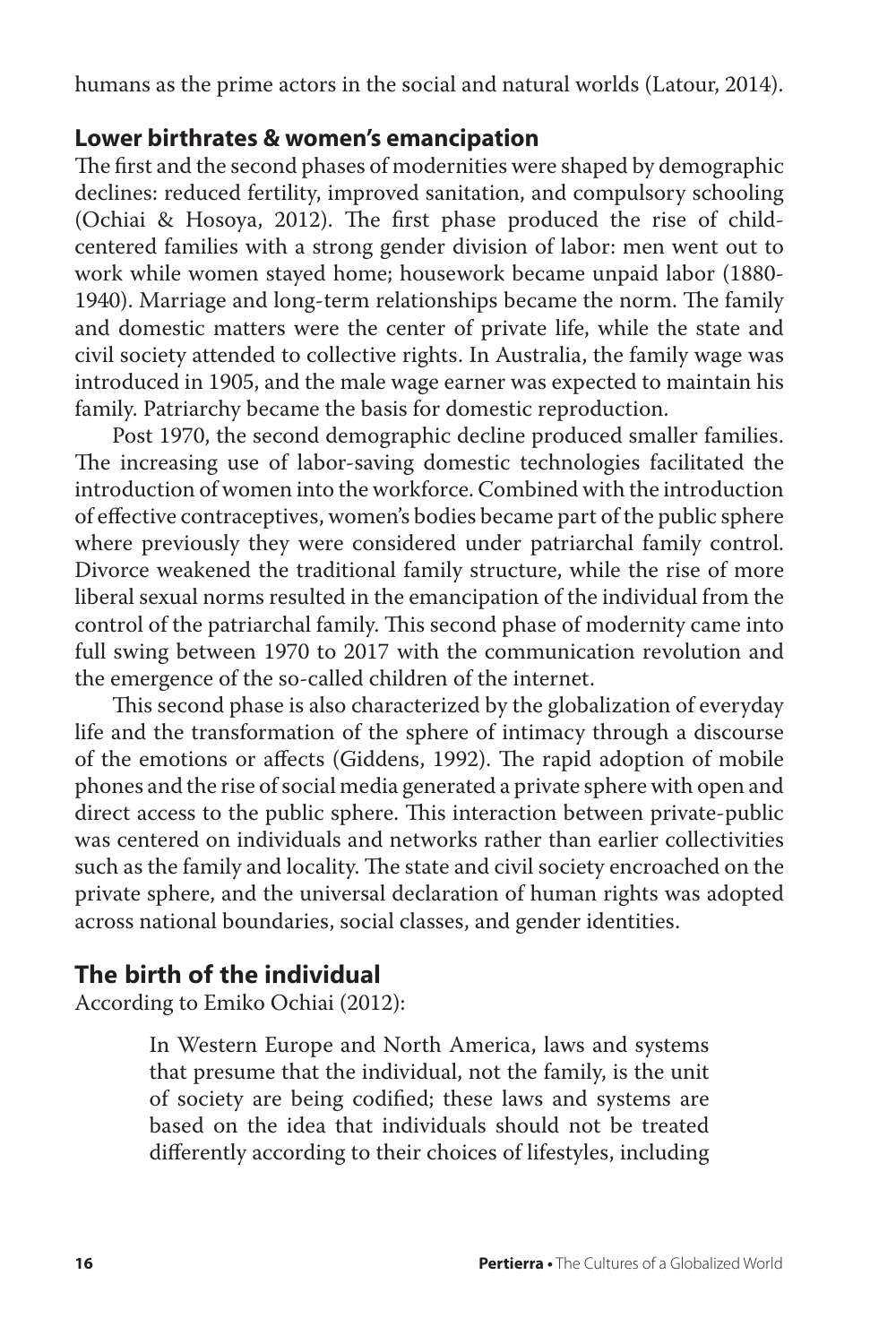While these changes are not yet fully implemented in the Philippines, their influence is apparent in the increasing acceptance of the rights of members of the LGBT community, and their representation in congress. The media now commonly include examples of unorthodox unions, such as same gender weddings or the sexual activities of transgendered people without a whisper of scandal. While these examples mostly involve media personalities made popular by unconventional attitudes, the examples reflect significant changes in empowering individuals to pursue alternative lifestyles. The recent implementation of reproductive rights, over the objections of the Catholic Church is yet more evidence that we are moving towards a transformation of intimacy from the private to the public sphere. New media facilitated the transformation of intimacy from the private to the public sphere; **i**t is now almost impossible to monitor social media user experience. Did technology merely facilitate this transformation or did the technology create the intimacy?

While culture previously provided its members with limited choices, present-day local and global culture offer a wide choice, involving combinations of our own making. A recent issue of *National Geographic Magazine* (January 2017) offers its readers a choice of seven gender identities (intersex non-binary, transgender female, bi-gender, transgender male, androgynous, male, female). These identities involve distinct performances, affiliations, and orientations. Identities can evolve or revert to earlier forms. Some involve gender reassignment surgery while others only require a readjustment in behavior and orientation. We are not only the authors of our own lives but we are also its designers (Myerhoff, 1978). The range of choices is bolstered by the availability of consumer products; the diversity of cultural choice is closely allied to its consumer base. Consumer choice requires equally wide cultural preferences; therefore culture remains wedded to its material expressions. In capitalism, culture is a freewheeling set of signifiers that stimulate consumption. Consumer choice not only involves material goods but also corresponding cultural identities. Consumption becomes the main concern of citizenship (Canclini-Garcia, 2001).

#### **Always connected but alone**

According to Zygmunt Bauman (as cited by De Querol, 2016):

The question of identity has changed from being something you are born with to a task: you have to create your own community…. The difference between a community and a network is that you belong to a community, but a network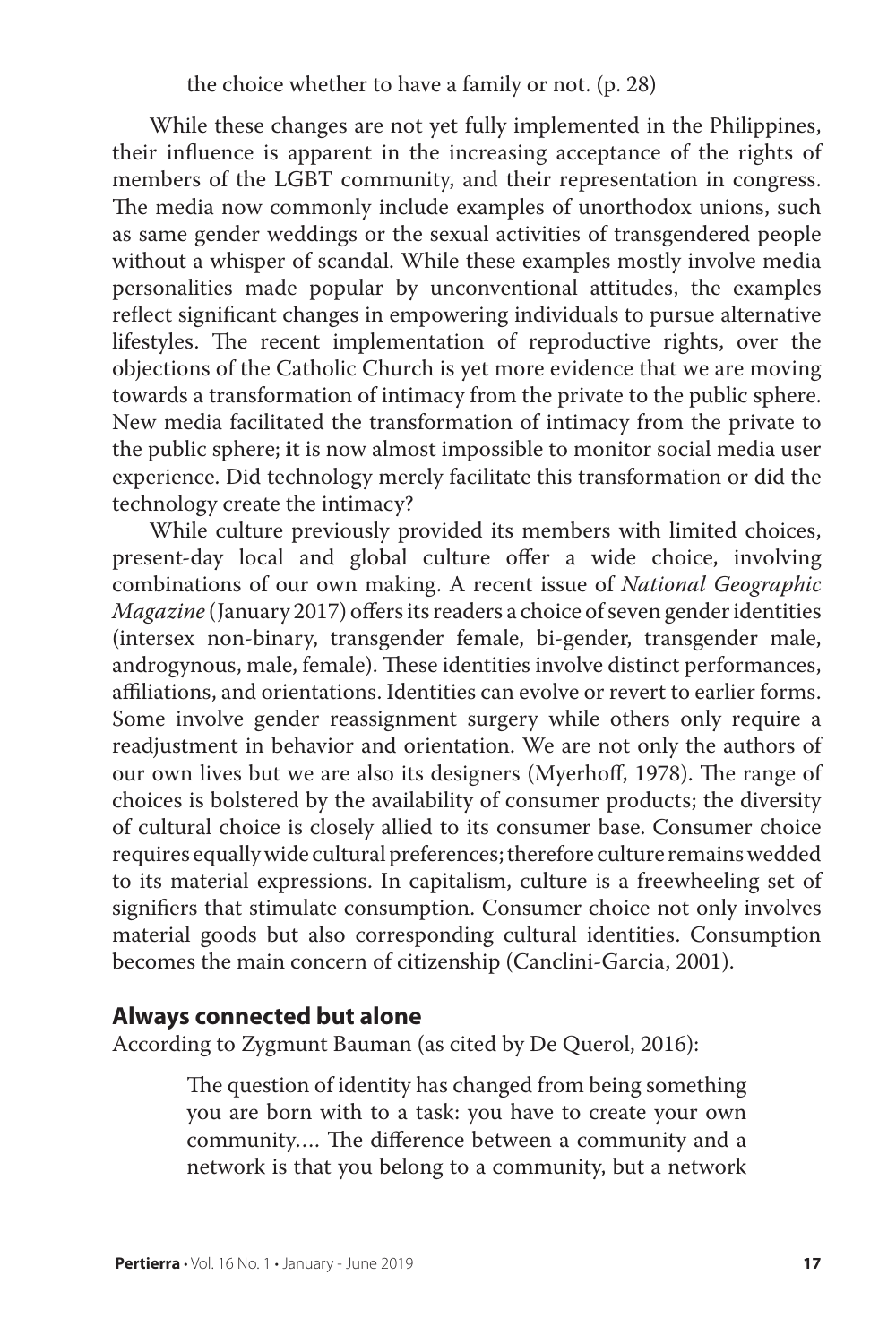belongs to you. You feel in control. You can add friends if you wish, you can delete them if you wish. You are in control of the important people to whom you relate. People feel a little better as a result, because loneliness, abandonment, is the great fear in our individualist age. (para. 3)

Is the difference between the first and the second phase of modernity simply one of emphasis or does it involve a qualitative change? Is the generation of the 1990's significantly different from their parents and grandparents who also experienced disruptive epochs, including the Japanese occupation (1943-45), the end of colonialism, and the advent of Philippine independence? Or did these disruptions merely initiate the transformation from a national to a global condition? The generation before the children of the internet also experienced the onset of a global age. Mass media such as television, film, and radio were firmly established and the exodus of overseas workers had begun. Important political and cultural events were taking place: the Cuban missile crisis (1962), the assassination of President Kennedy (1963), the student revolts in Paris (1968), the sexual revolution, and the ascendance of teenage culture. All pointed to important social transformations. The highlight was the highly successful visit of the Beatles to Manila in July 1966 but the band's refusal to perform in Malacanang prevented the fusion of high and popular culture.

In contrast, the second phase of modernity involves new economic, political, and cultural transformations. Markets, politics, and culture transcend national borders. Globalization creates new structures that cast the world as a synchronic entity (e.g., digital time). A global consciousness re-examines local cultures and reveals their flaws and limitations. Culture itself is seen as contentious, arbitrary, hegemonic, and incomplete. A new global civil society impinges directly on individuals. This intrusion of the global into the local often generates a conflict of norms. Filipinos adapted global standards against cruelty to animals, and demanded an independent film's exclusion from a prestigious festival. The controversial scene featured an inhumane and cruel animal death. On the other hand, dog meat is a common delicacy and an essential part of ethnic culture in some regions.

# **Language as a floating signifier**

I would therefore claim that we are approaching the dawn of a new civilization whose explicit aim will be to perfect collective human intelligence, that is to say, to pursue indefinitely the process of emancipation into whose path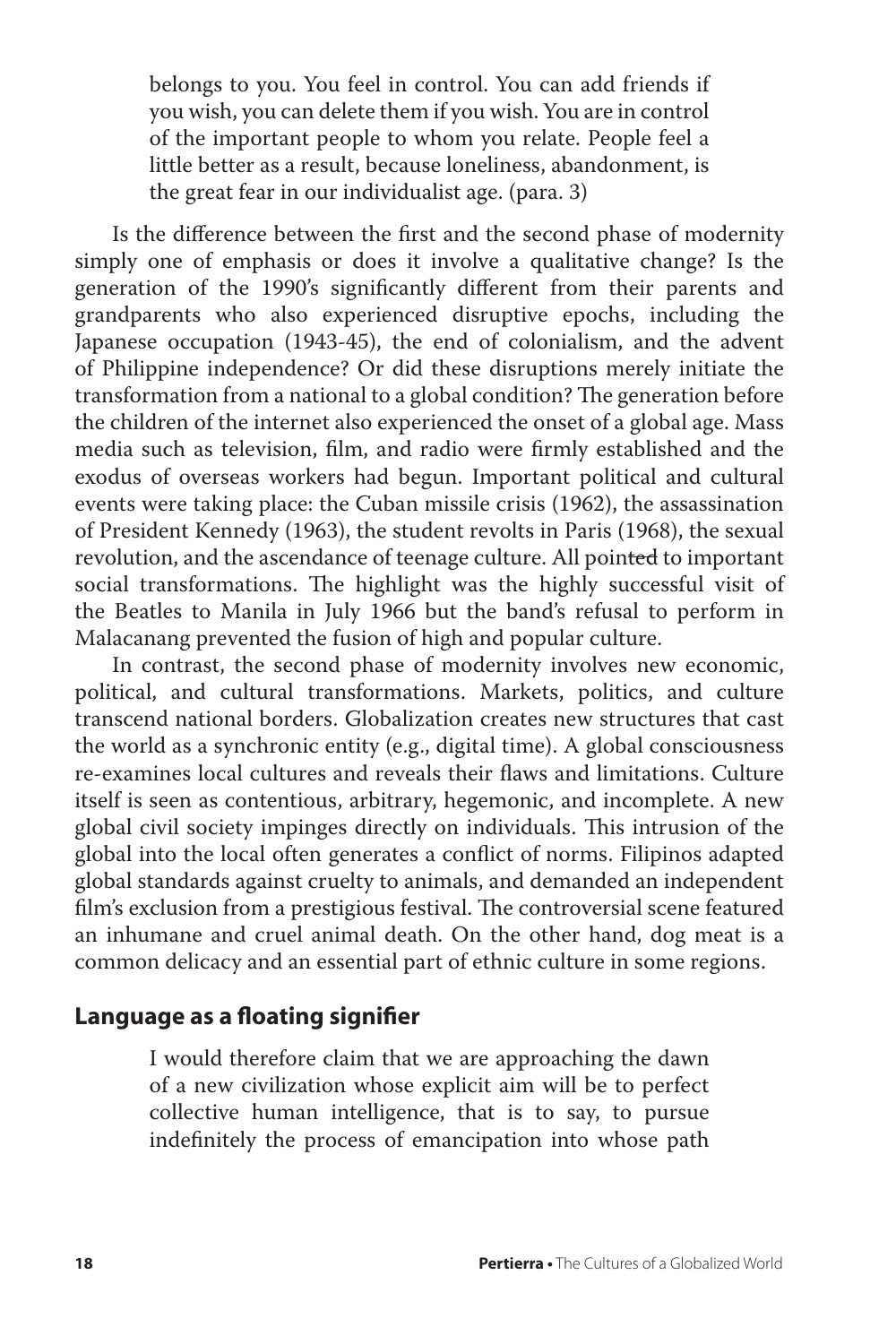language has thrown us. (Levy, 2011,p. 4)

Pierre Levy (2011) points out the emancipatory potential of language which hitherto has been constrained by multiple practical, material, and cultural factors. Women, children, and the poor were silent. Only refined speech was appropriate in the public sphere, and this was mostly masculine. President Duterte seems to be able to breach this rule but even he is constrained when addressing certain audiences (e.g., children or minors).

Culture and language have always been closely connected; one affecting and being affected by the other. What happens to language when culture is loosely connected to its previous structures? When detached from previous cultural constraints, language is free to develop along new lines. This is what happens with the new media. No longer under the old cultural constraints, the language of new media takes new forms, often challenging previous normative boundaries. New media has opened up new avenues for discourse, allowing us to say the unsayable, think the unthinkable, and establish heterodox relationships. Not only do we interact with countless absent others (including robots), but we also interact with the technologies that make all these activities possible. Their usage also shapes us.

We live in a technologically mediated world in two senses: technology opens new worlds, and shapes us through our interactions in these extended worlds. The virtual was earlier seen as an inferior version of the actual, however, now, the virtual is an indispensable adjunct that constitutes and enriches the real. Virtual reality is no less real than actual reality. In some ways, the virtual displaces the actual, replacing it with its simulacrum (Baudrillard, 1988).

New communications media disrupt earlier perspectives and countless examples of the disruptive effects of social media—from facilitating the spread of fake news, encouraging criminal and immoral activities, and threatening social life—occur frequently. However: new media have also facilitated and encouraged the democratization of discourse and information. No longer under the control of traditional gatekeepers such as the mainstream media and other institutions, new media serve as the expression of previously silent minority voices.

Culture is now individually generated as people author their lives according to tastes, desires, and circumstances (Hannerz, 1993). Material accumulation becomes a major way of self-expression. Consumerism is as much a process of self-construction as it is public display (Cohen, 2017). Most of us conduct our lives both online and offline. How do we combine these two modes without one unduly distorting, dominating, or reproducing the other? Virtuality is now an aspect of everyday life and we must contend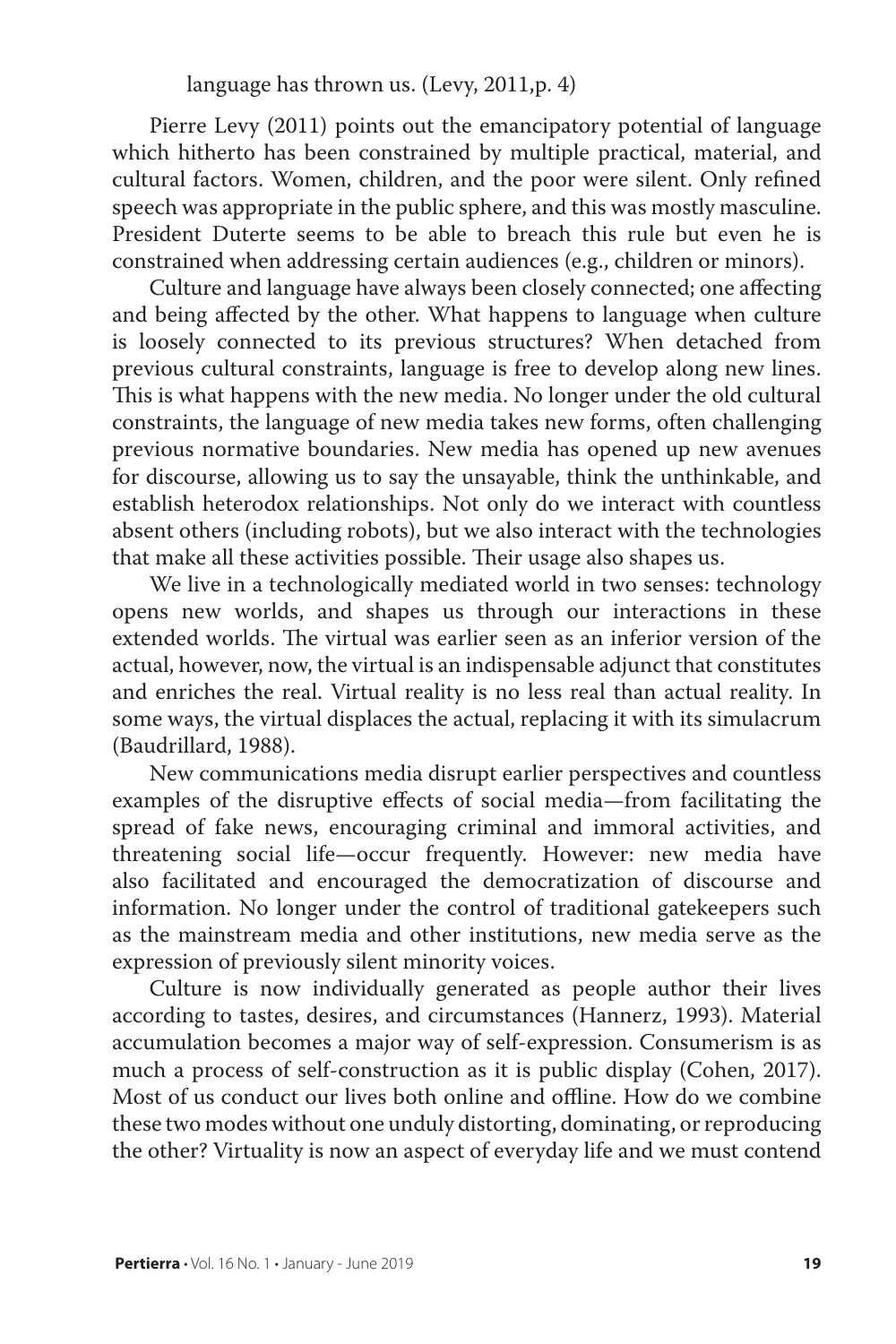with its vagaries (Pertierra, 2018b).

## **The ontology of media & representations**

Increasingly, media become invisibly incorporated into our lives. Life outside media is now impossible. But life in media means that social reality is always under construction, revision, and rejection. Identifying who participates in this process of social construction is one of the most contested issues. Is Wikipedia a reliable source of knowledge or should only the experts dictate what we can know?

Individuals and institutions look at social reality as under permanent construction—as something to intervene in, redirect, manipulate, and transmutate at the level of genetic modification. The remixabilty of the real has become a property of lived experience, and questioning reality is the first and most fundamental step towards changing it (Deuze, 2012b). This understanding of culture as under permanent construction is what makes modernities essentially unstable even as it also provides the basis for ensuring their continuity (Luhmann, 1998).

## **Final comments & summaries**

Culture, however flawed, inconsistent or problematic, remains an essential element of modernities. Anthropologists studied culture in societies where beliefs, norms, and practices were closely intertwined. Culture, arising from common material factors, defined a way of life shared by all its members. In complex societies, this unity between cultural practices and life-worlds or lifestyles began to diverge. Complex societies consist of a plurality of orientations and discourses, which enjoy partial autonomy from one another. The nation-state managed to coalesce many of these divergences by imposing rigid conditions for their expression. National culture was an imagined reality imposed by organs of the state. The nation-state is the first virtual society based on an imagined territorial culture. Globality seems to ha<sup>ve</sup> disengaged culture from its local and national roots, and locate itself in complex networks. Many of these networks are spatially dispersed but intimately connected, overlapping with local and national cultures.

Another feature of culture in modernities is the search for exemplarity or coextensiveness. Cultural expertise is found in all societies including pre-modern ones such as the T'boli (Jimenez, 2016). This expertise plays a formative role in the constitution of national cultures (Sabangan, 2016) where both exemplarity and coextensiveness are achieved through new communications technology like radio and music recordings.

Cultures continue to thrive under diverse conditions. The world of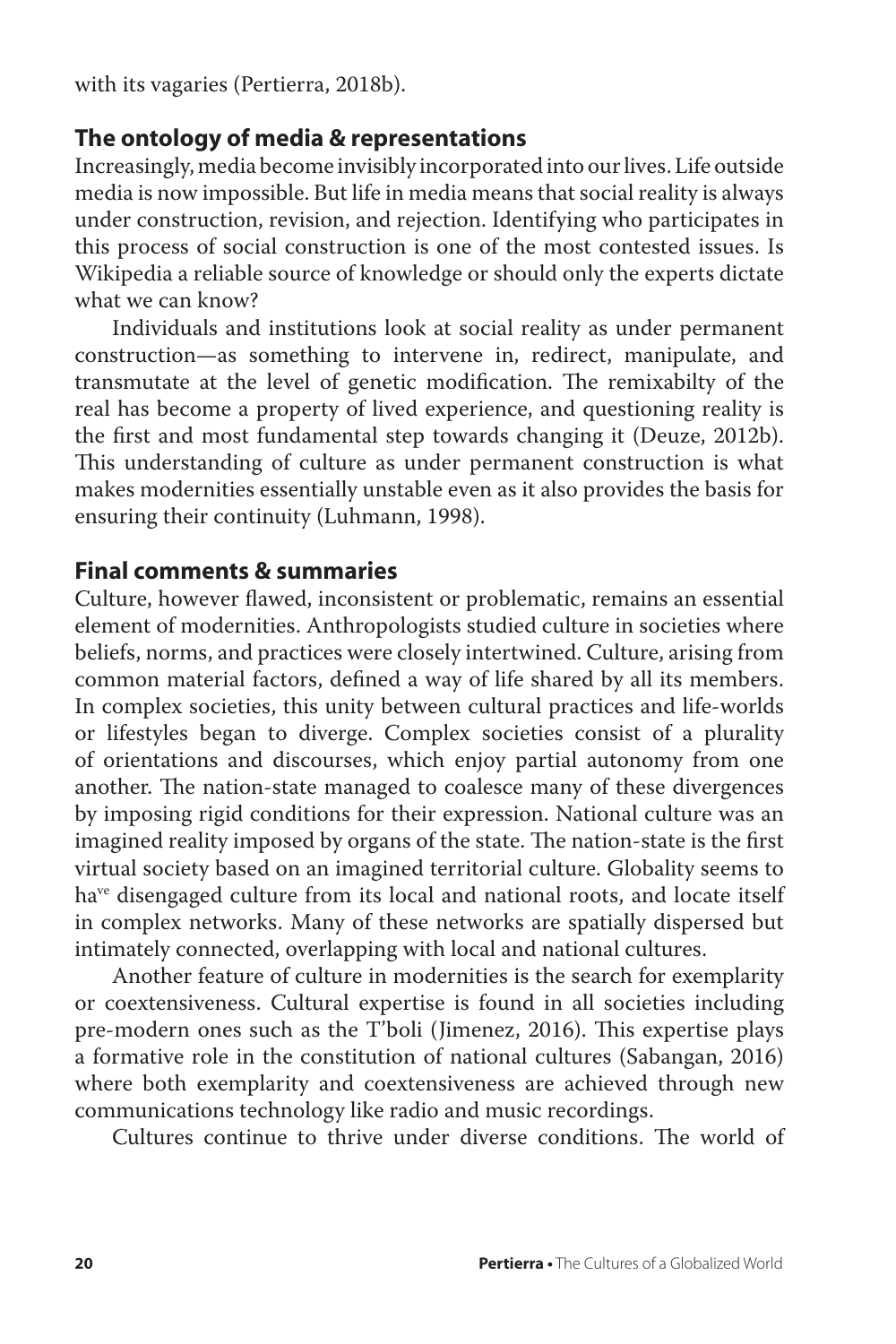representations, however linked to its material foundations, finds ways of reproducing itself. As Luhmann (1998) argued, culture is au**topoesic—it** reproduces itself through internal mechanisms as well as through its connections with its external world. The evolution and expansion of social life enables cultures to establish new environmental linkages. As a consequence, contemporary life has taken many forms to generate cultures in modernities.

High culture is often linked to structures of the State and its notion of power, exemplarity, and excellence. Physical structures indicate the State's authority, as well as shaping its urban lifestyles. Baron Haussmann's (1850) reconstruction of Paris in the 19th century is a prime example of designing urban landscape to reflect governmentality. An aspect of this governmentality is the need for consumption, a role required of citizenship. Citizens must be active producers and insatiable consumers. The trinity of power, myth, and the state is meant to constitute a common culture, but the replacement of high culture by popular culture prevents their harmonious integration. Hence, the practical anchorages of meaning have been disengaged from everyday life, creating a surplus of meaning but a lack of sense. The rise and significance of virtuality, fake news, post-truths, and hyper reality are a consequence of the disengagement of meaning and sense. Culture perpetuates but is unable to bridge this discontinuity; culture is the consequence as well as the cause of the crisis of modernity.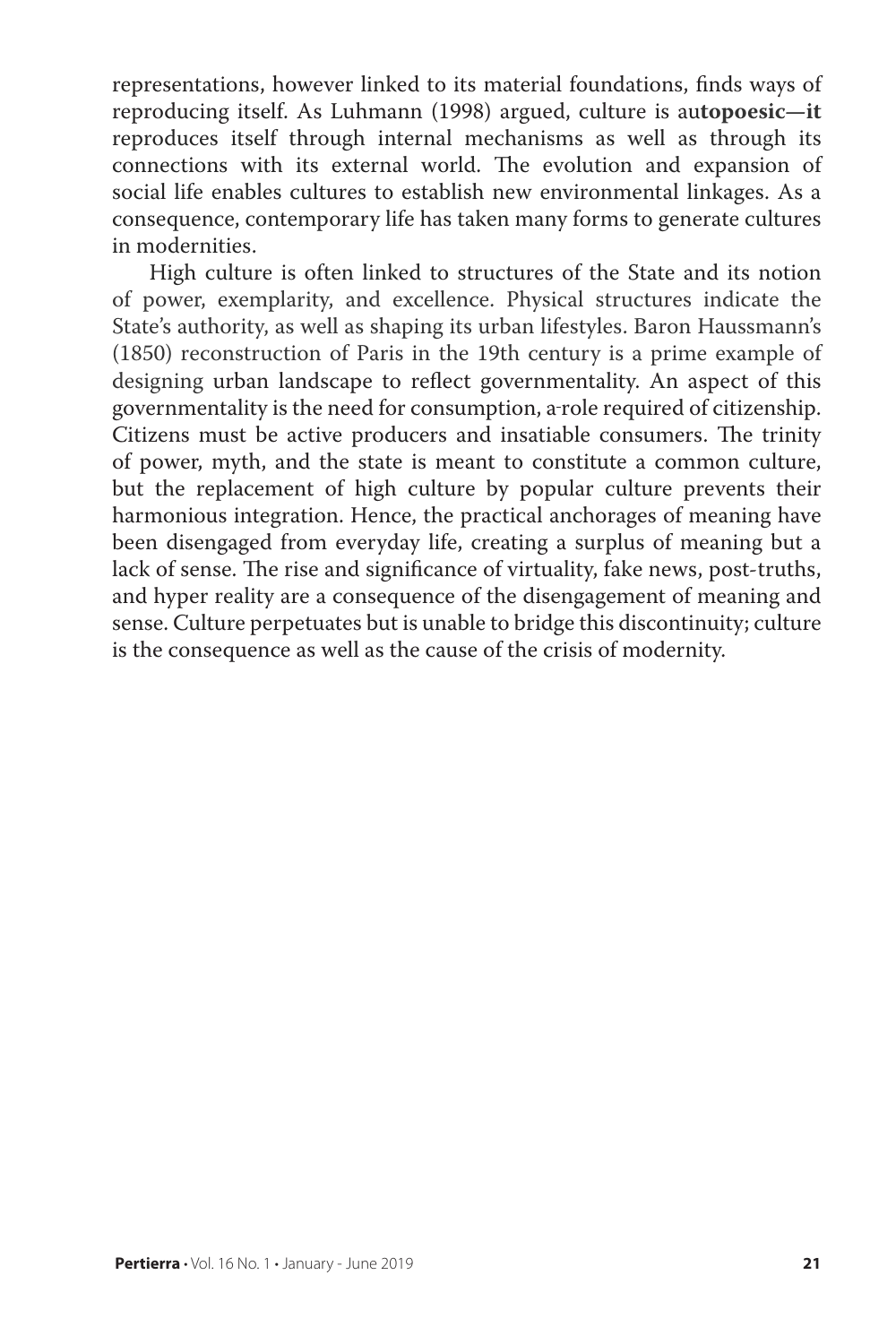#### **References**

- Abu Lughod, L. (2004). *Dramas of nationhood: The politics of television in Egypt*. Chicago: University of Chicago Press.
- Adorno, T. & Horkheimer, M. (1989). *Dialectic of enlightenment* (J. Cumming. Trans). London: Verso.
- Appadurai, A. (1995). The production of locality. In R. Fardon (Ed.), *Counterworks: Managing the diversity of knowledge* (pp. 220-245). London: Routledge.

Anderson, B. (1991). *Imagined communities*. London: Verso.

Anderson, B. (1998). *The specter of comparisons, nationalism, Southeast Asia and the world.* London: Verso.

Baudrillard, J. (1988). *Selected writings*. Palo Alto: Stanford University Press: Palo Alto.

Bauman, Z. (2005). *Liquid life*. London: Polity Press..

Briggs A. & Burke P. (2010). *A social history of the media; From Gutenberg to the Internet*. Cambridge: Polity Press.

Canclini-Garcia, N. (2001). *Consumers & citizens: Globalization and multicultural conflicts.* London: University of Minnesota Press.

Cohen, D. (2017). "More is more," Empire of things: How we became a world of consumers, from the fifteenth century to the twenty-first by Frank Trentmann Harper. *The New York Review of Books*. Retrieved from https://www.nybooks.com/articles/2017/05/25/consumer-society-more-is-more/.

- De Querol, R. (2016, January 25). Zymunt Bauman: Social media are a trap. *El Pais.* Retreived from https:// elpais.com/elpais/2016/01/19/inenglish/1453208692\_424660.html.
- Debord, G. (1994). *Society of the spectacle* (N. Smith trans. ). London: D. Zone Books.
- Deuze, M., Blank, P., Speers, L. (2012). A life lived in media. *Digital Humanities Quarterly 6*(1).Retrieved from http://www.digitalhumanities.org/dhq/vol/6/1/000110/000110.html.

Douglas, M. (1966). *Purity & danger.* London: Penguin.

- Enriquez, E. (2016) Popular culture in the Philippines at the time of Maria Carpena. *Sabangan 2*, 78-81. Manila: Philippine Women's University.
- Freeman, S. (2017, March 23). The headquarters of neo-Marxism. *The New York review of books.* Retreived from https://www.nybooks.com/articles/2017/03/23/frankfurt-school-headquarters-neomarxism/.

Gamalinda, E. (1992). *The empire of memory*. Manila: Anvil Publishing.

Giddens, A. (1992). The transformation of intimacy: Sexuality, love & eroticism in modern societies. London: Polity Press.

Habermas,J. (1979) Aspects of the rationality of action. In T. Gereats (Ed.), *Rationality today: Proceedings of the international symposium on rationality today Held at the Univ. of Ottawa, Oct. 27-30, 1977* . University of Ottawa.

Hannerz, C. (1993). Cosmopolitans and locals in world culture. *Theory, Culture, & Society*, 7, 237-51.

- Jimenez, E. (2016) Sounding the spirit: The life of the T'boli T'nonggong. *Sabangan 2*, 37-50*.* Manila: Philippine Women's University.
- Latour, B. (2014). *Anthropology at the time of the anthropocene.* Retrieved from http://www.bruno-latour. fr/sites/default/files/139-AAA-Washington.pdf.

Levi-Strauss, C. (1978) *Myth and meaning.* London: Routledge & Kegan Paul.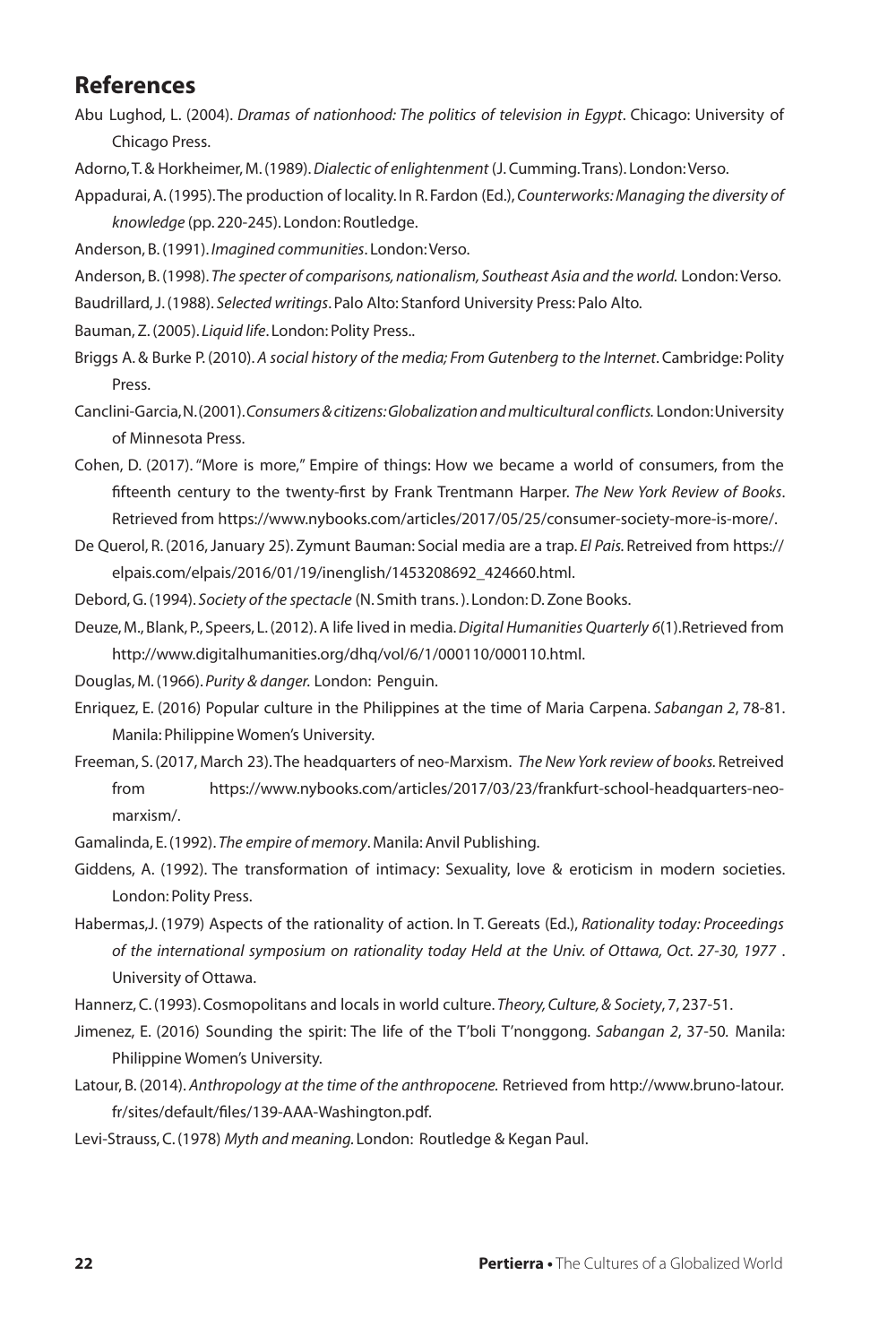- Levy, P. (2011). Collective intelligence: Mankind's emerging world in cyberspace (R. Bononno, trans.). London: Helix Books.
- Lico, G. (2003). *Edifice complex: power, myth, and Marcos state architecture.* Quezon City: Ateneo de Manila University Press.
- Lorenzana, J. A (2018). Effervescence, resonance and emotive practice on social media: Public expressions of heartbreak among young Filipino Twitter, In A. S. Dobson, et al., (Eds.), *Digital intimate publics and social media.* London: Palgrave.

Luhmann, N. (1998). *Observations on modernity (*W. Whobrey, Trans.). Palo Alto: Stanford University Press

Marche, S. (2012). Is Facebook making us lonely? *The Atlantic. Retrieved from https://www.theatlantic.com/ magazine/archive/2012/05/is-facebook-making-us-lonely/308930/*

Markus, G. (1997). Antinomien der kulture. *Lettre international.,* 13-20.

Marx, K.(1867). *Das Kapital: Critique of political economy.Book I: The production process of capital*. New York: LW Schmidt.

Myerhoff, B. (1978). *Number our days.* New York: Simon & Schuster.

Nagasaka, I. & Fresnoza-Flot, A., (Eds.). (2015). *Mobile childhoods in Filipino transnational families: migrant children with similar roots in different routes.* London: Palgrave .

- Nietzche, F. (1967). *Ecce homo* (W. Kaufmann, Trans.). New York: Vintage.
- Ochiai, E. (2012). Introduction: Reconstruction of intimate and public spaces in Asian modernity. In E. Ochiai & L. A. Hosoya (Eds.), *Transformation of the intimate and the public in Asian modernity*. London: Brill.
- Pertierra, A. C. (2017a). Televisual experiences of poverty and abundance: Entertainment television in the Philippines. *Australian Journal of Anthropology (2)*, 21-38.

Pertierra, A. C. (2017b). *Media anthropology for the digital age*. London: Polity Press.

- Pertierra, R. (1995). *Philippine localities & global perspectives*. Quezon City: Ateneo de Manila University Press.
- Pertierra, R. (1997). *Explorations in social theory & Philippine ethnography.* Quezon City: University of the Philippines Press.
- Pertierra, R. (2002). *The work of culture*. Manila: De La Salle University Press.
- Pertierra, R. (2010) *Anthropology of new media in the Philippines.* Quezon City: Institute of Philippine Culture, Ateneo de Manila University.
- Pertierra R. (2012). The new media, society & politics in the Philippines., Fesmedia Asia. Berlin: Friedrich Ebert Stiftung. Berlin.
- Pertierra, R. (2016). Anthropology & the AlDub nation. *Philippine Studies, 64*(2), 289-300.
- Renan, E. (1882, March 11). *Qu'est-ce qu'une nation?* Paper presented in Sorbonne conference, Paris.
- Sta Maria-Villasquez, G. (2016). The nightingale meets Nipper the dog: Maria Evangelista Carpena and the beginnings of recorded music technology in the Philippines, ca. 1900-1915. *Sabangan 2*, 64-77. Manila: Philippine Women's University.
- Turkle, S. (2012, March 30). Connected, but alone? [Video file]. Retrieved from https://www.ted.com/talks/ sherry\_turkle\_alone\_together?language=en.